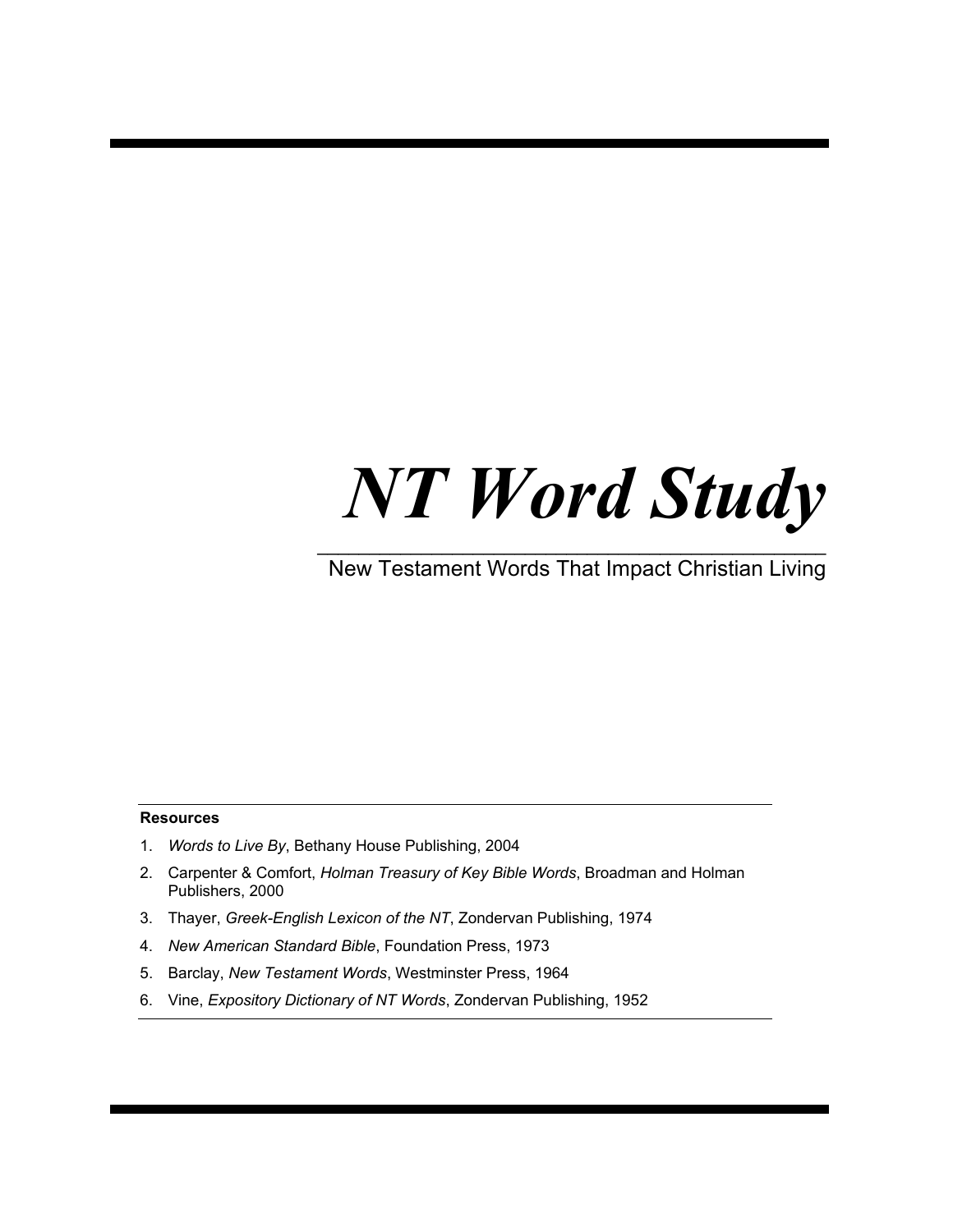## **Introduction**

| <b>Course Outcome</b> | Increased understanding and appreciation of NT words and<br>their impact on our lives                                                                                                                                                                                                                                           |  |
|-----------------------|---------------------------------------------------------------------------------------------------------------------------------------------------------------------------------------------------------------------------------------------------------------------------------------------------------------------------------|--|
| Course<br>Objectives  | By the end of this course, participants will be able to:<br>$\triangleright$ Explain the importance of THE WORD<br>$\triangleright$ Identify the impact of NT words on their lives<br>$\triangleright$ Use a method for studying and understanding NT words                                                                     |  |
| <b>Course Agenda</b>  | Introduction<br>➤<br>$\triangleright$ Approach to and importance of the study<br>$\triangleright$ The greatest of these is love<br>1. word<br>2. godliness<br>3. effective<br>4. patience<br>5. care<br>6. boastful<br>7. comforter<br>8. ambition<br>9. compel<br>10. reconciliation<br>11. perfect<br>12. command<br>13.grace |  |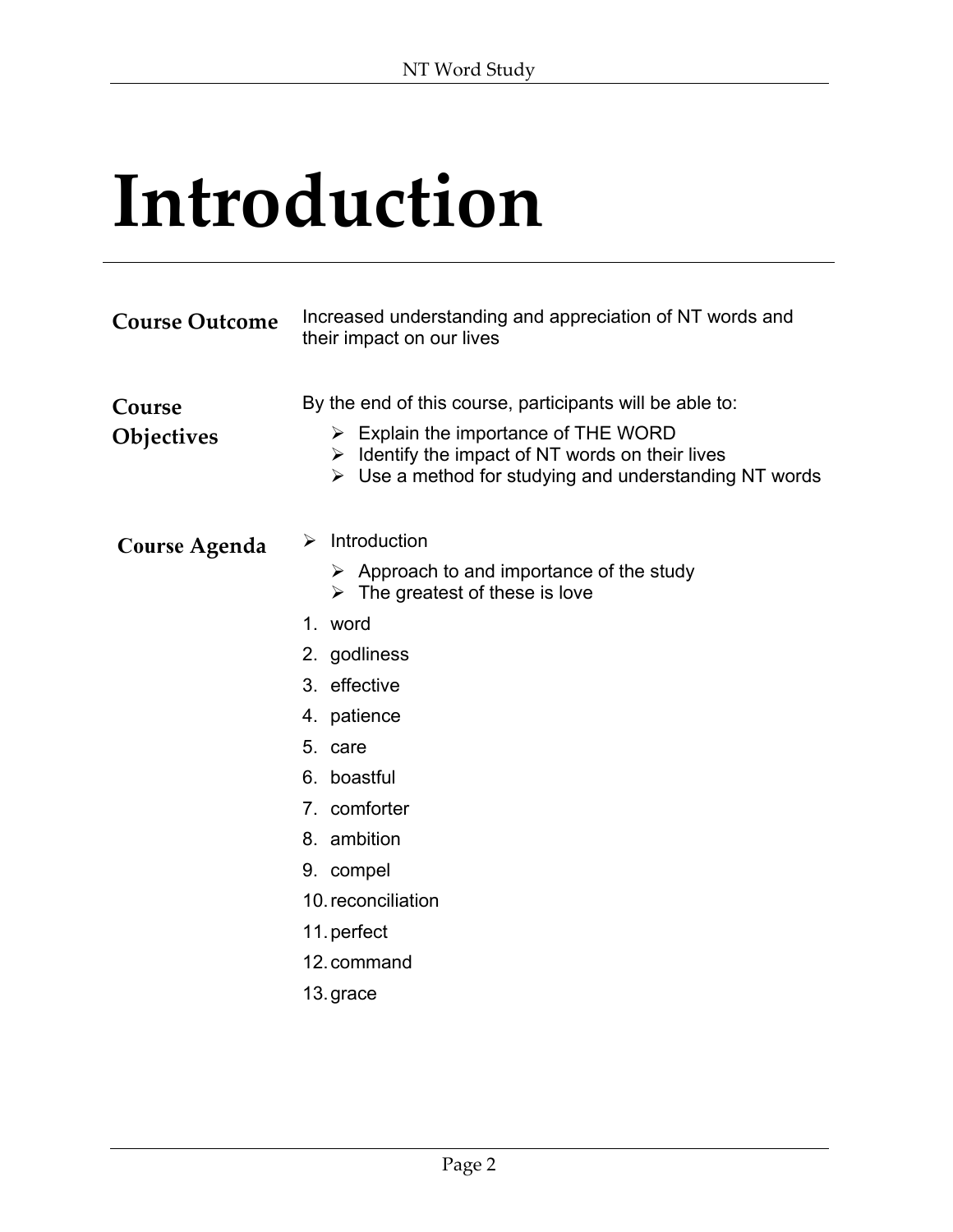| Importance of | This course is based on the belief that WORDS ARE               |
|---------------|-----------------------------------------------------------------|
| this study    | IMPORTANT. Following are 3 reasons that support this assertion. |

1. The Holy Spirit's Work in Us

The Holy Spirit works in the lives of Christians to provide, among other things, spiritual life, assistance in prayer, peace, joy, and a sword (Rom. 8, Rom. 14, Gal. 5, Eph. 6). Yet, we can grieve the Spirit (Eph. 4) and quench his influence (1 Thess. 5). Therefore, we must remember how the Spirit works in us: **through God's word** (1 Cor. 2:10-13; Eph 6:17).

The more we understand the word of God and apply it to our lives, the more the Spirit thrives in us to accomplish all the things listed above. When we fail to understand and apply God's word, we quench the Spirit. This study is just one more opportunity to increase the Spirit's influence in our lives.

#### 2. Misinterpreted research

Dr. Mehrabian, professor emeritus at UCLA, published a landmark study on communication in his book, *Silent Messages*, 1971. His findings have been the basis for at least one urban legend. The widespread myth has alleged that non-verbal communication accounts for 93% of the power of a message compared with only 7% for the words.

Actually, Dr. Mehrabian's research stated that when *conflicting signals* are given by the communicator, the listener will assess the communication according to the following weighted averages:

- Body Language: 55%
- Tonality: 38%
- Actual words: 7%

What does all of this have to do with God's word? Contrary to what you may have been told, *words are crucial* for effective communication. Of course, by faith we already knew "the word of God is living and active and sharper than any two-edged sword, and piercing as far as the division of soul and spirit…and able to judge the thoughts and intentions of the heart." (Heb. 4:12). Now that's a powerful message!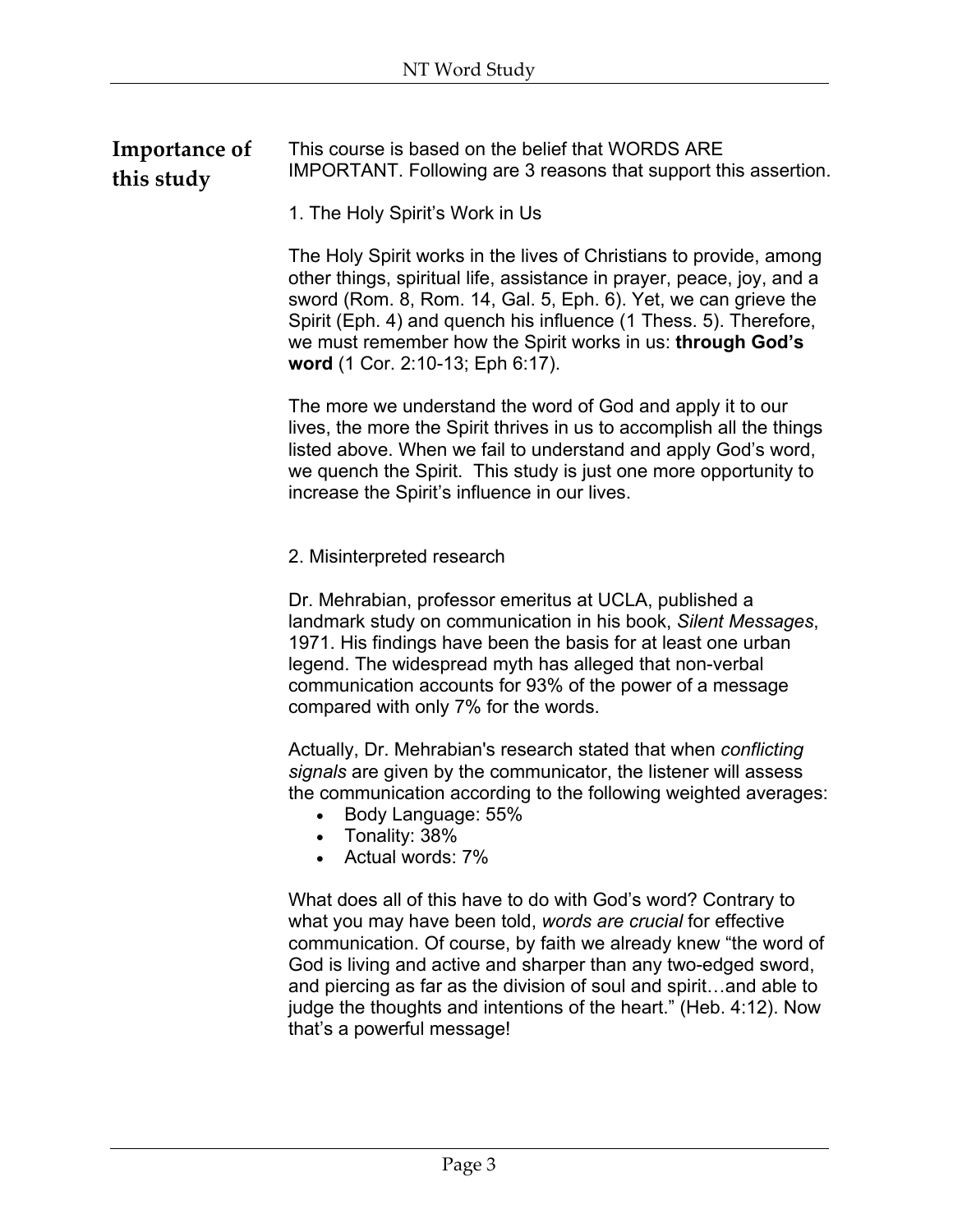#### 3. Flawed Postmodern Thinking

Postmodernism's denial of absolutes and objectivity has influenced theology, art, culture, architecture, society, etc. The validation of homosexuality as an equally legitimate sexual expression over and against the Judeo-Christian ethic of heterosexual monogamy is an example of postmodernism's influence. Previously forbidden practices are given equal validity to traditional values and norms often to the point of displacing the latter.

We maintain that God's word is absolute and objective authority (John 12:48), which provides eternal principles of conduct. This study is a reminder that the New Testament is not just a collection of man's thoughts, but a carefully conceived expression of God's will through Spirit-filled words (1 Cor. 2:10-13).

So, words *are* important.

Regardless of misinterpreted research and philosophical trends, God has declared that his word is eminently important in the Christian's life. This study is based on God's declaration with a view toward spiritual growth.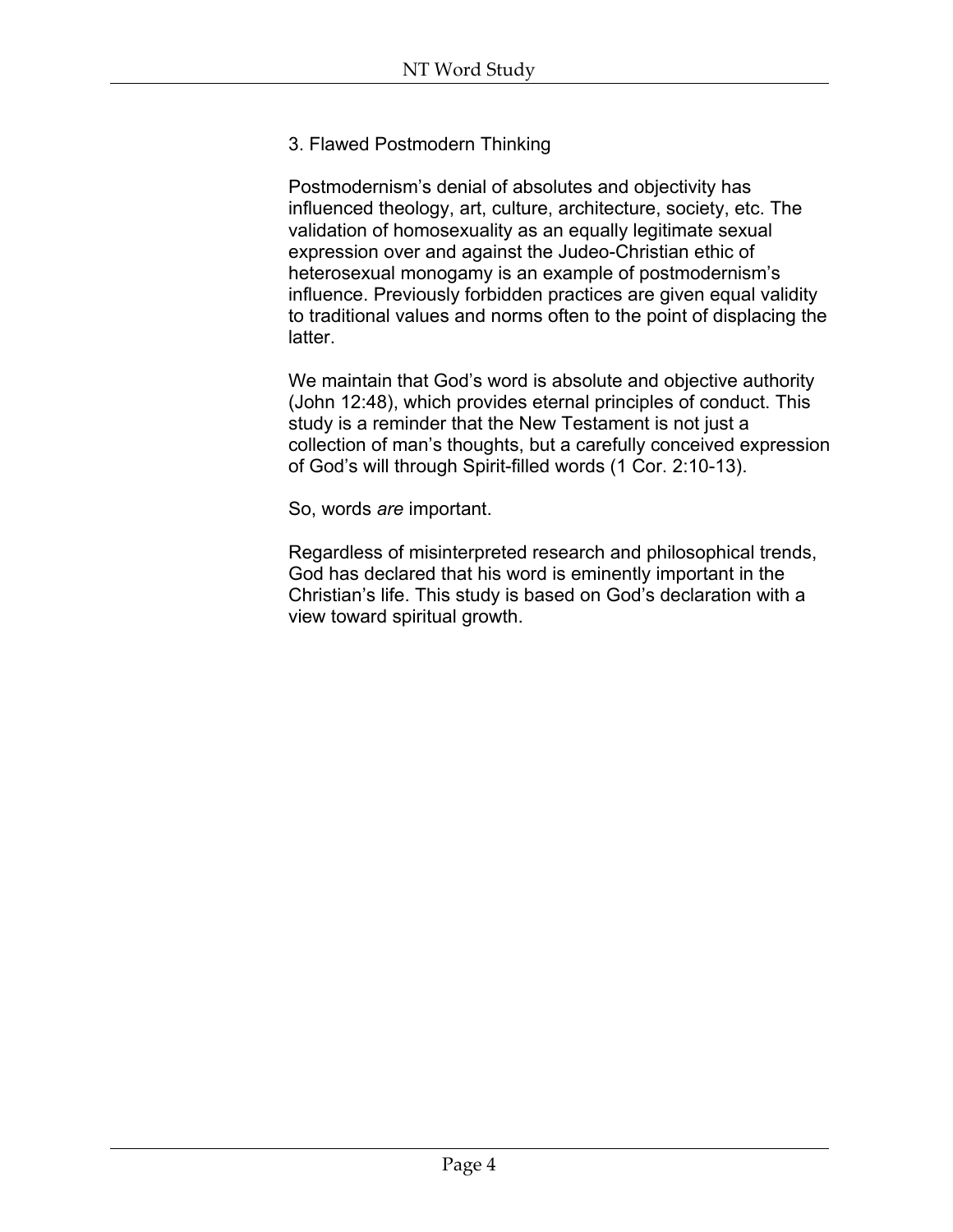| Beyond a<br>one-word<br>definition  | Simply defining words is not enough. Biblical words carry so<br>much more meaning and significance than a one-word definition<br>can provide. Consider the following example of the word "shama"<br>from the OT, which means "hear."                                                                                                                                                                                                                                                                               |
|-------------------------------------|--------------------------------------------------------------------------------------------------------------------------------------------------------------------------------------------------------------------------------------------------------------------------------------------------------------------------------------------------------------------------------------------------------------------------------------------------------------------------------------------------------------------|
|                                     | "Shama's real significance lies in the fact that the word is part of<br>the great Israelite call to worship, the Shema: 'Hear, oh Israel, the<br>Lord our God is one" (Deut. 6:4-5). Hear is the constant cry of<br>the OT prophets (cf. Isaiah 48:1; Ezekiel 18:25). And, it's clear<br>from the contexts where this word is used that it means much<br>more than 'hear.' It embraces the ideas of understanding and<br>obeying. A simple definition won't suffice for a word that has such<br>depth." $(2, vii)$ |
|                                     | This study is about taking the opportunity to go beyond the quick<br>definition and more fully understand what the Spirit intended.                                                                                                                                                                                                                                                                                                                                                                                |
| A method of<br>studying NT<br>words | We will use the following method for our study over the next few<br>weeks. We will put each word through the following 4 steps,<br>which is roughly based on Barclay's book, New Testament<br>Words.                                                                                                                                                                                                                                                                                                               |
|                                     | 1. Consider the word's usage outside of the NT<br>Secular Greek; Septuagint<br>2. Consider its NT usage                                                                                                                                                                                                                                                                                                                                                                                                            |
|                                     | Study at least 4 scriptural instances & check the contexts<br>3. Arrive at a working definition<br>4. Discuss how it applies today                                                                                                                                                                                                                                                                                                                                                                                 |
|                                     | Important note: Understanding the secular usage of NT words is<br>interesting and insightful, but is not authoritative. When there is<br>confusion or an apparent conflict, NT usage is the authority.                                                                                                                                                                                                                                                                                                             |
| The greatest is<br>love             | All of the Spirit's words are important, but do the following verses<br>tell us something about their priority?                                                                                                                                                                                                                                                                                                                                                                                                    |
|                                     | $\triangleright$ I Cor. 13:1-2, 13<br>$\triangleright$ Gal. 5:22-23                                                                                                                                                                                                                                                                                                                                                                                                                                                |
|                                     |                                                                                                                                                                                                                                                                                                                                                                                                                                                                                                                    |

 $\mathcal{L}_\text{max}$  and  $\mathcal{L}_\text{max}$  and  $\mathcal{L}_\text{max}$  and  $\mathcal{L}_\text{max}$  and  $\mathcal{L}_\text{max}$ 

\_\_\_\_\_\_\_\_\_\_\_\_\_\_\_\_\_\_\_\_\_\_\_\_\_\_\_\_\_\_\_\_\_\_\_\_\_\_\_\_\_\_\_\_\_\_\_\_\_\_\_\_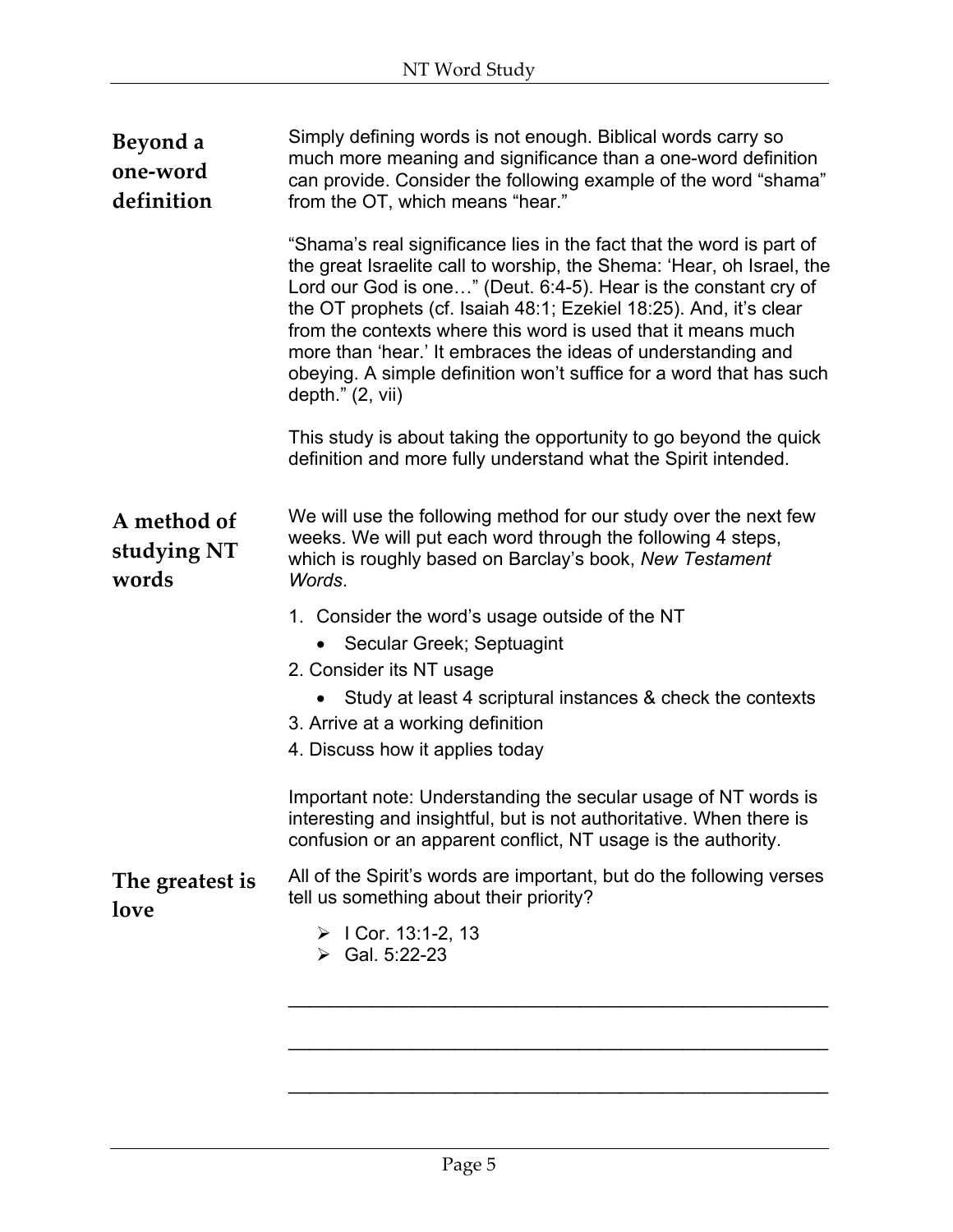## **WORD 1**

## **word = logos (λογο**ς**); rhema (**ρ**ηµα)**

By the end of this section, participants will:

- ¾ Understand the meaning of *word*
- $\triangleright$  Appreciate its NT usage
- $\triangleright$  Know how it applies to their lives

**Preparation** Read the following passages and write some thoughts:

- $\triangleright$  John 1:1, 14 –
- $\geq$  John 12:48 –
- $\triangleright$  Ephesians 6:17 –
- $\geq 1$  Peter 1:23, 25 –

Look up *word* in Vine's Expository Dictionary and write some thoughts.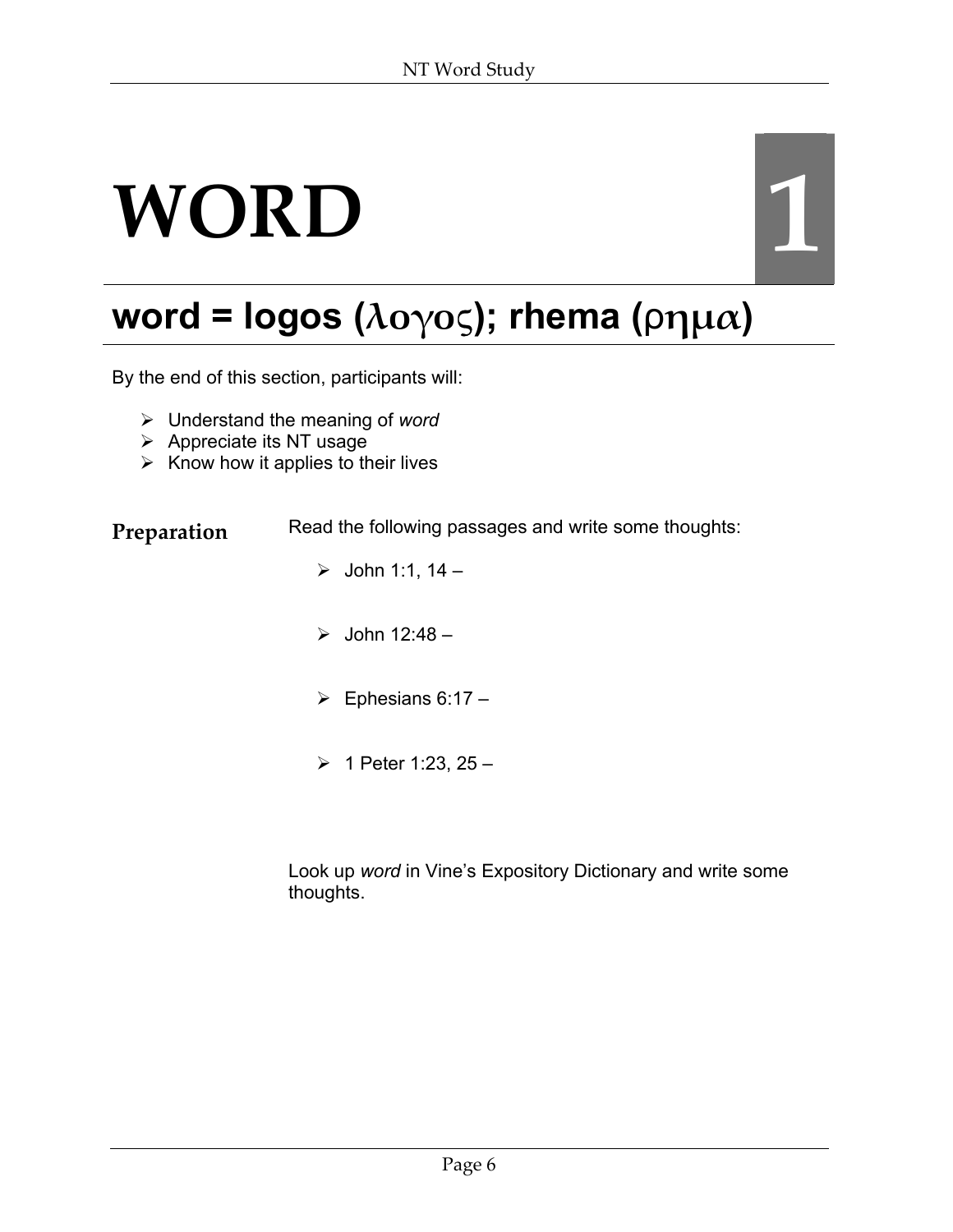**Consider usage outside of the NT**

**Consider NT usage**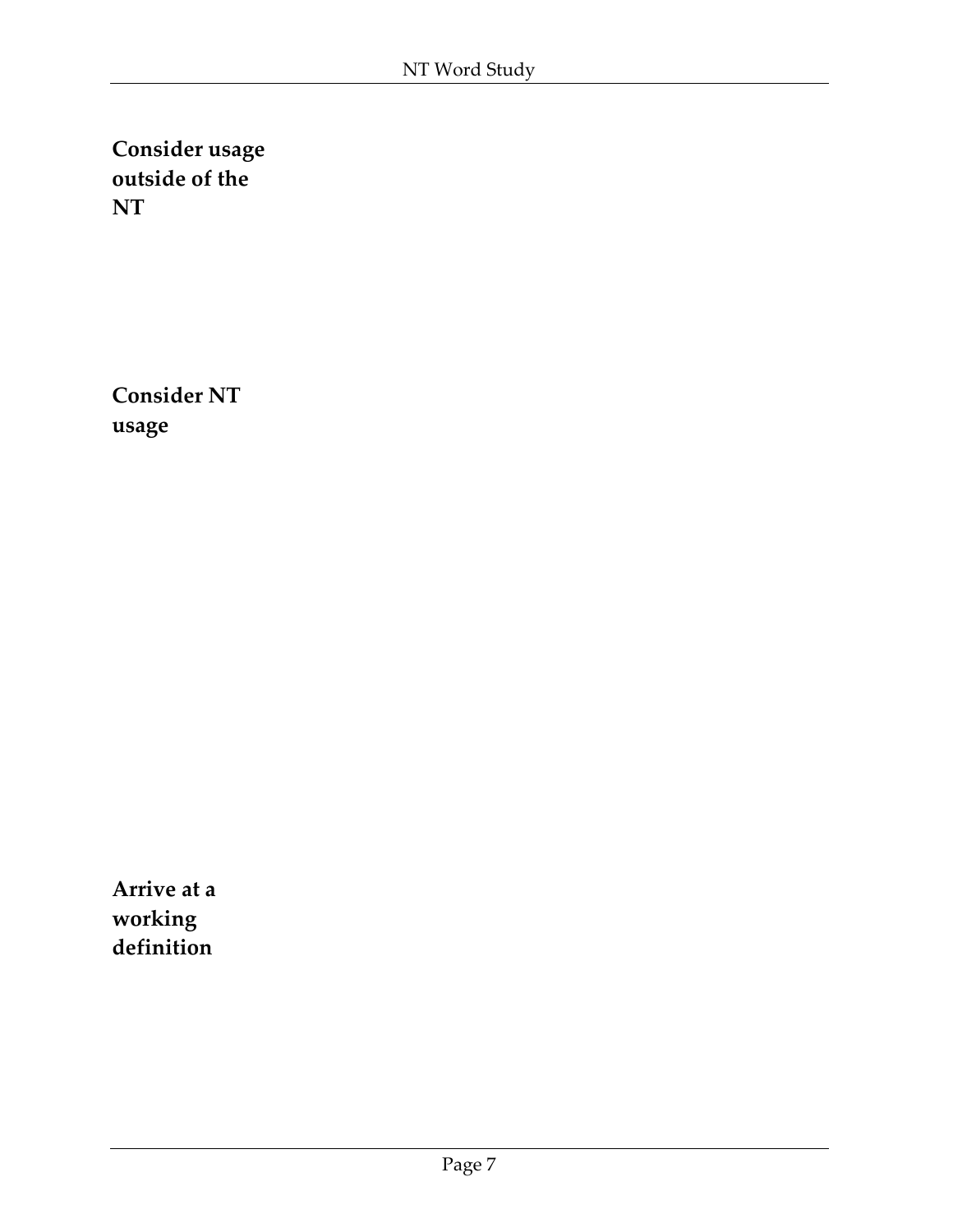**Connection to love**

| Action | When |
|--------|------|
|        |      |
|        |      |
|        |      |
|        |      |
|        |      |
|        |      |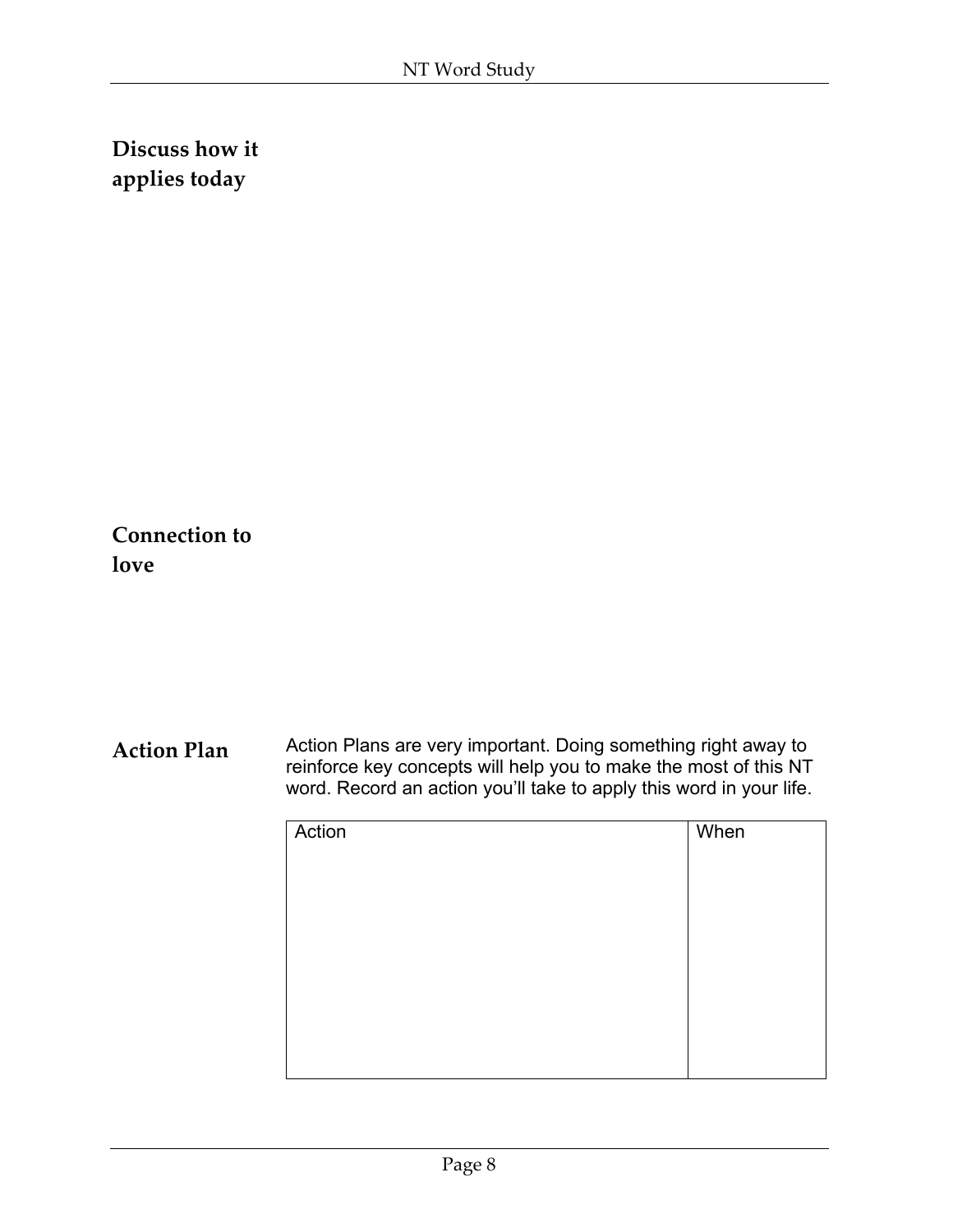# **GODLINESS 2**

## **godliness = eusebeia (ευσεβεια)**

By the end of this section, participants will:

- ¾ Understand the meaning of *godliness*
- $\triangleright$  Appreciate its NT usage
- $\triangleright$  Know how it applies to their lives

**Preparation** Read the following passages and write some thoughts:

- $\triangleright$  I Timothy 4:7-8 –
- $\geq 2$  Timothy 3:5 –
- $\geq 2$  Peter 3:11 –
- $\triangleright$  Acts 17:23 (eusebeite) –

Look up *godliness* in Vine's Expository Dictionary and write some thoughts.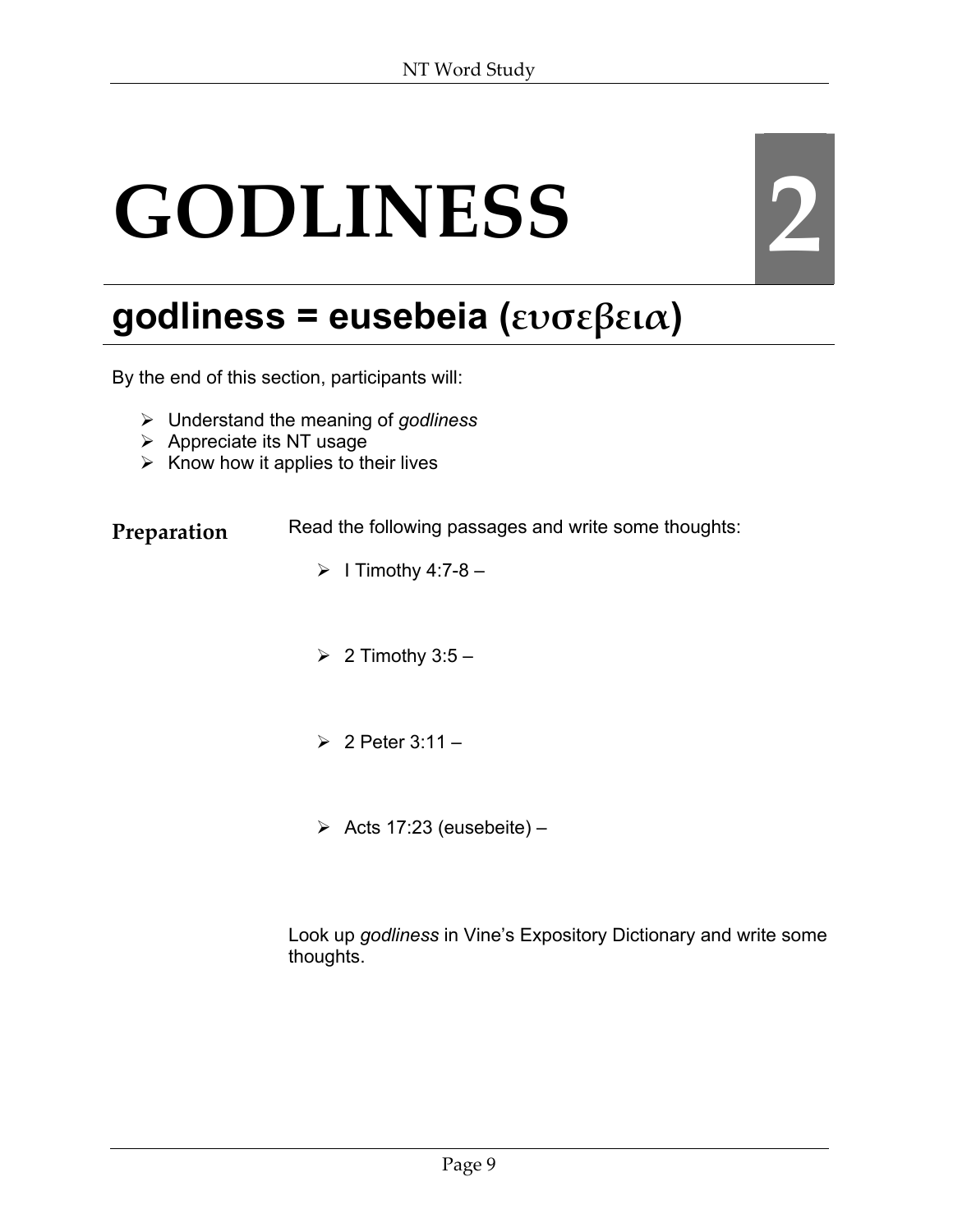**Consider usage outside of the NT**

**Consider NT usage**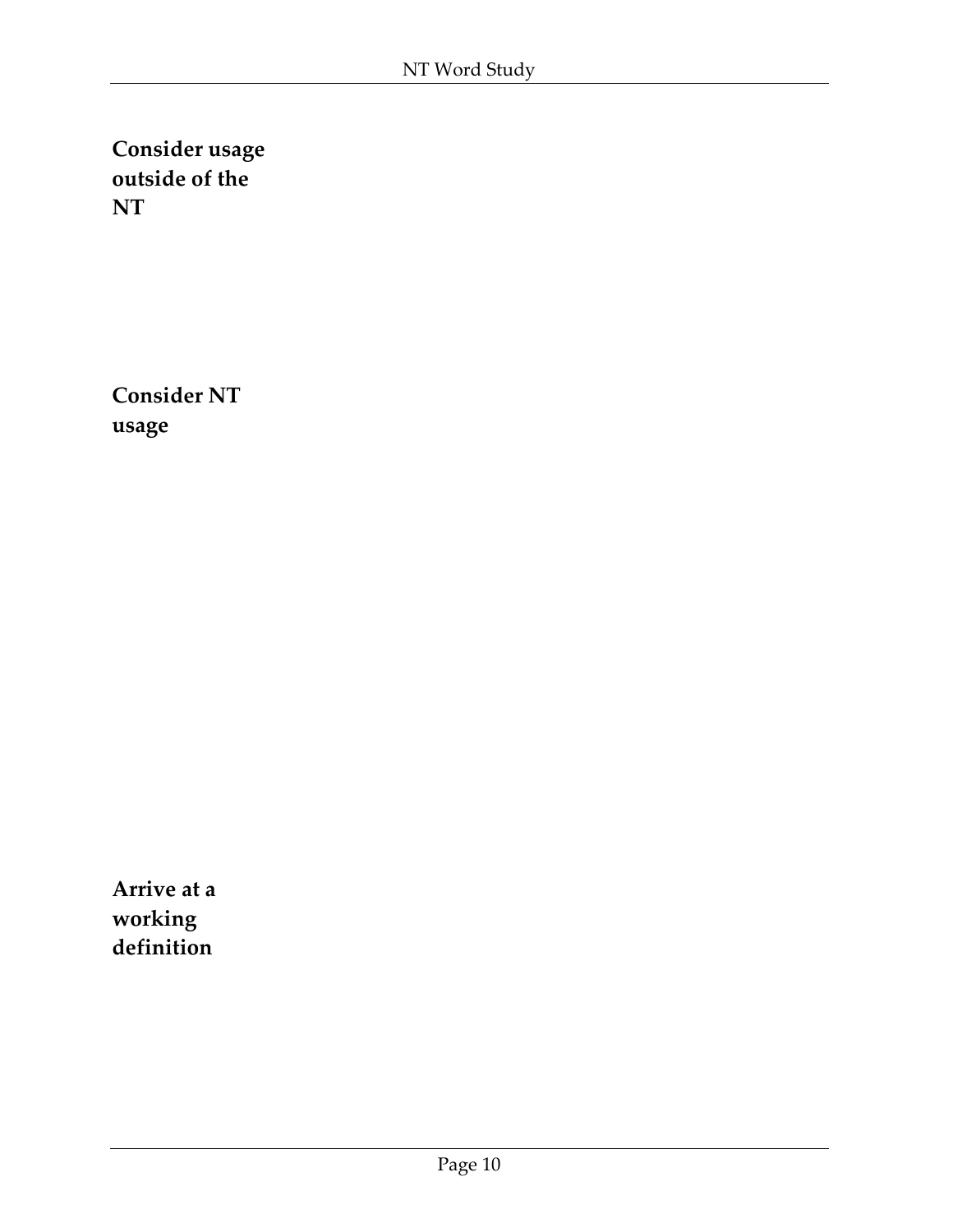**Connection to love**

| Action | When |
|--------|------|
|        |      |
|        |      |
|        |      |
|        |      |
|        |      |
|        |      |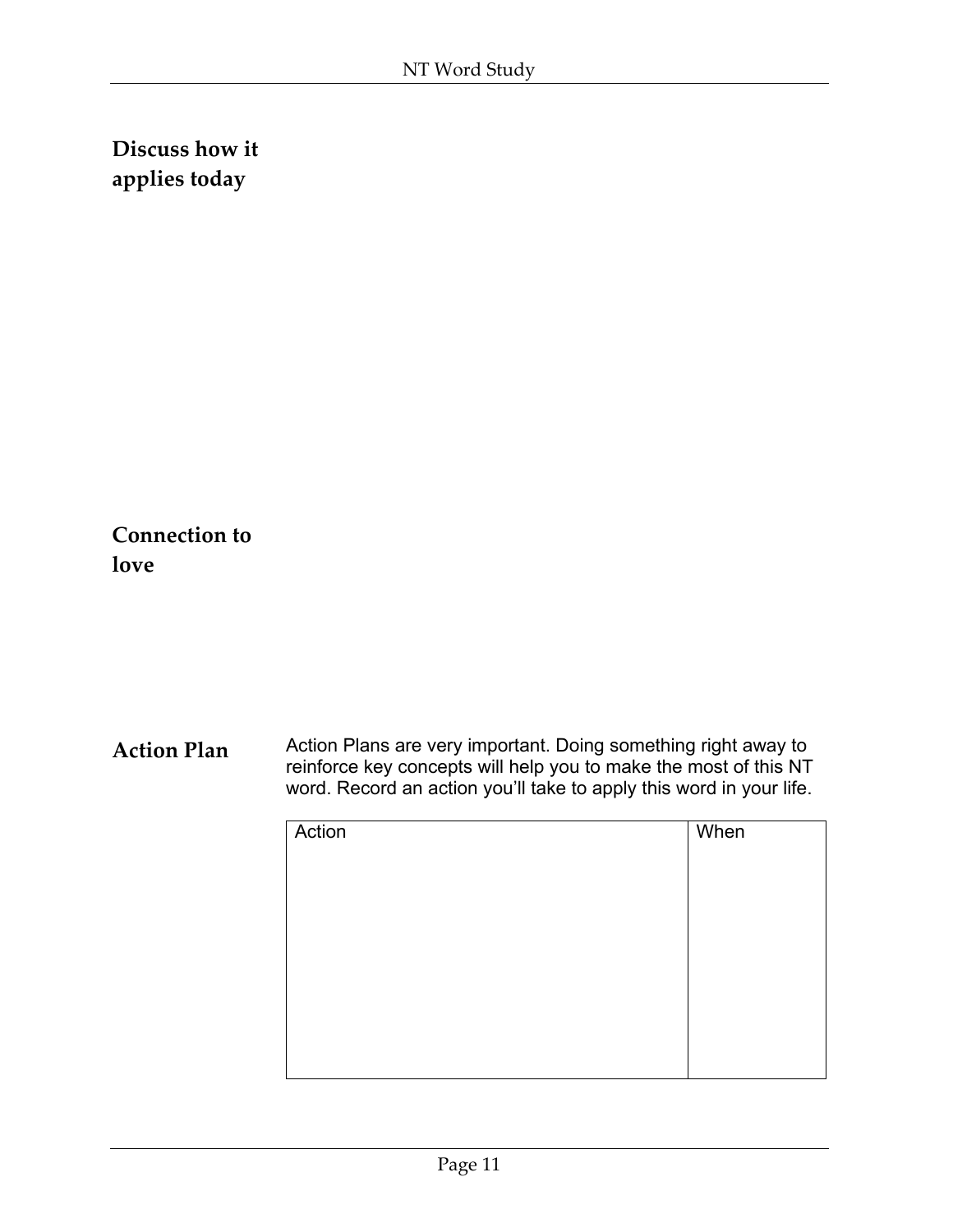# EFFECTIVE 3

## **effective = energes (ενε**ρ**γη**ς**)**

By the end of this section, participants will:

- ¾ Understand the meaning of *effective*
- $\triangleright$  Appreciate its NT usage
- $\triangleright$  Know how it applies to their lives

**Preparation** Read the following passages and write some thoughts:

- $> 1$  Cor. 16:9 –
- $> 2$  Cor. 1:6 –
- $\triangleright$  Philemon 1:6 –
- $\geq$  James 5:16 –

Look up *effectual* in Vine's Expository Dictionary and write some thoughts.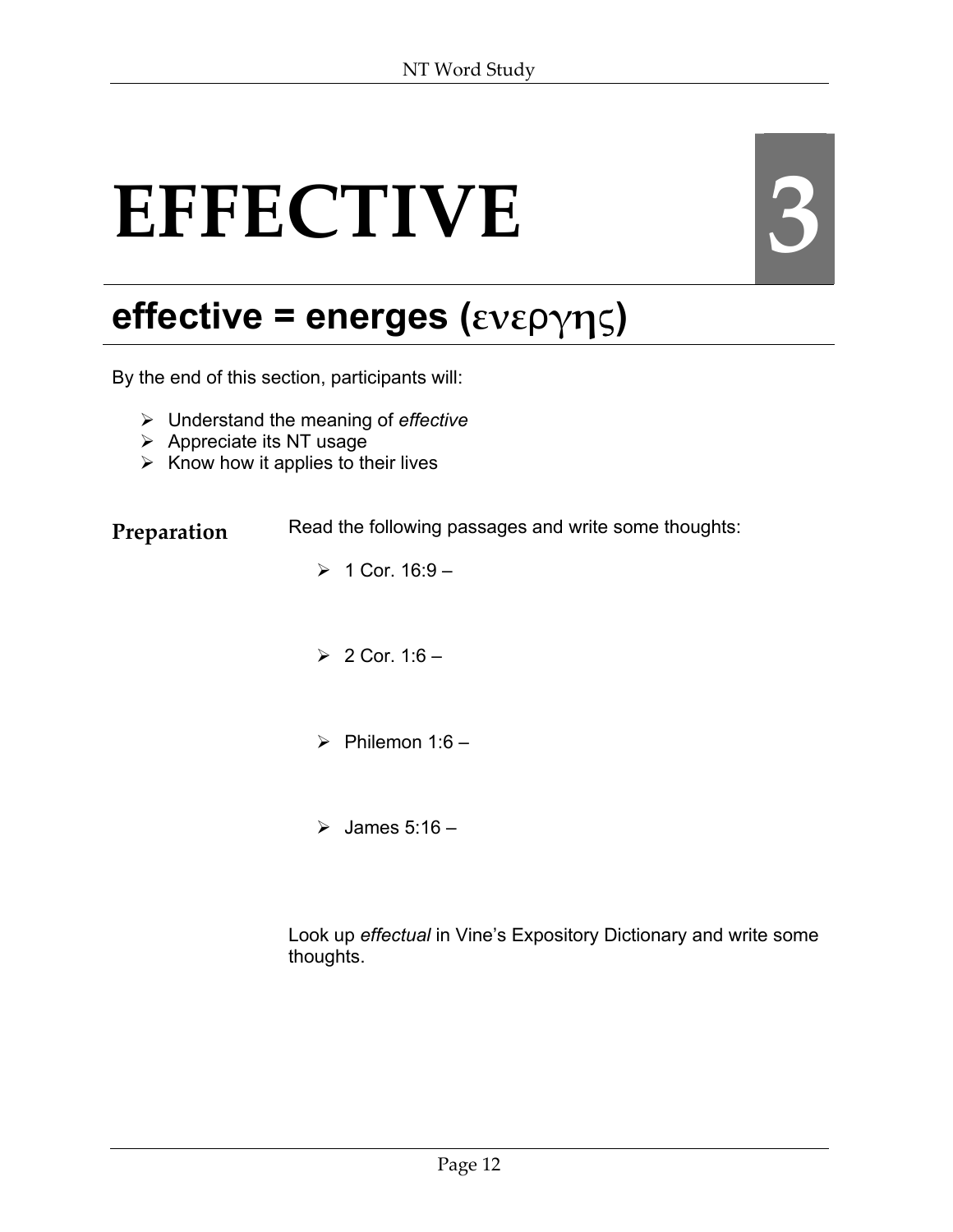**Consider NT usage**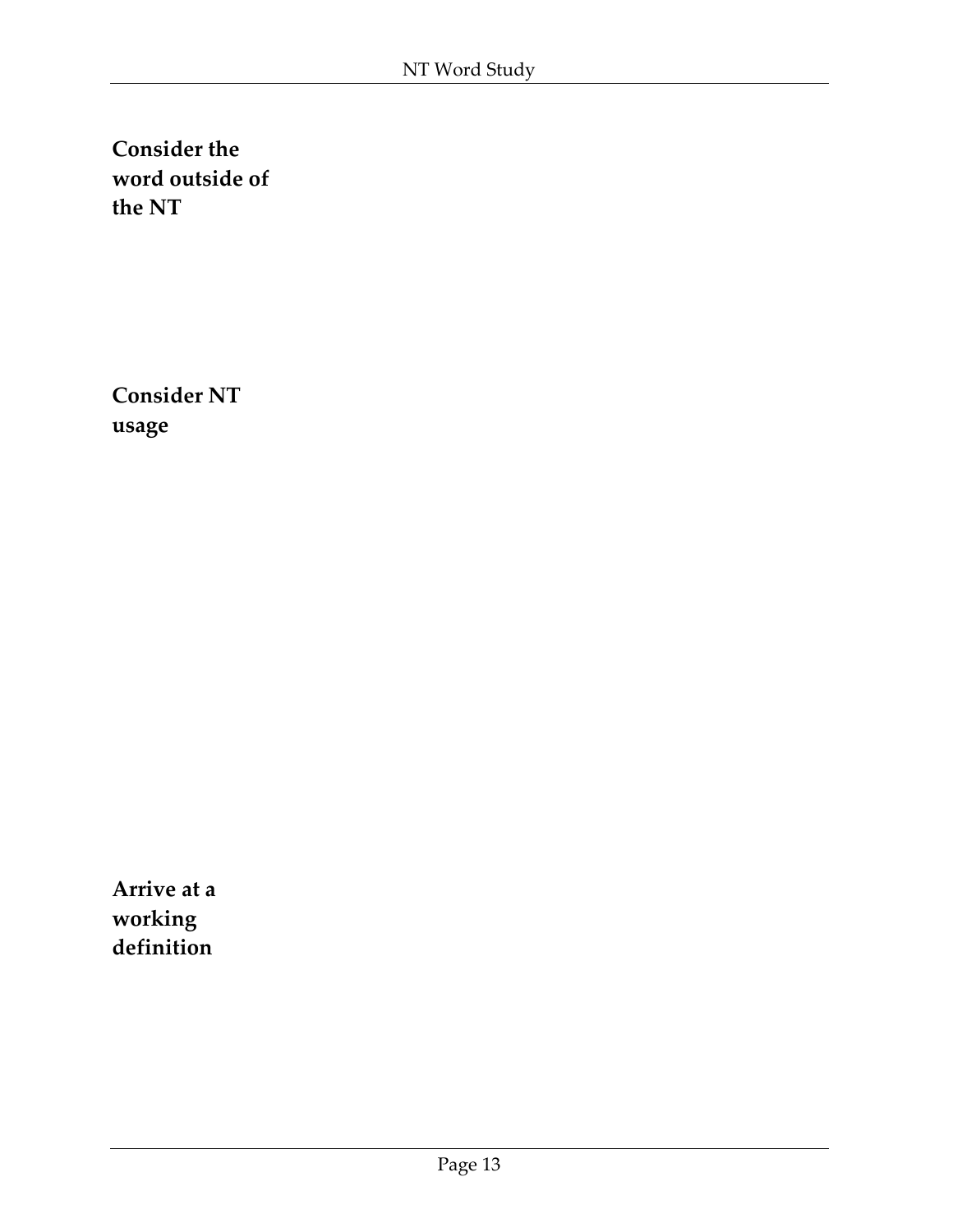**Connection to love**

| Action | When |
|--------|------|
|        |      |
|        |      |
|        |      |
|        |      |
|        |      |
|        |      |
|        |      |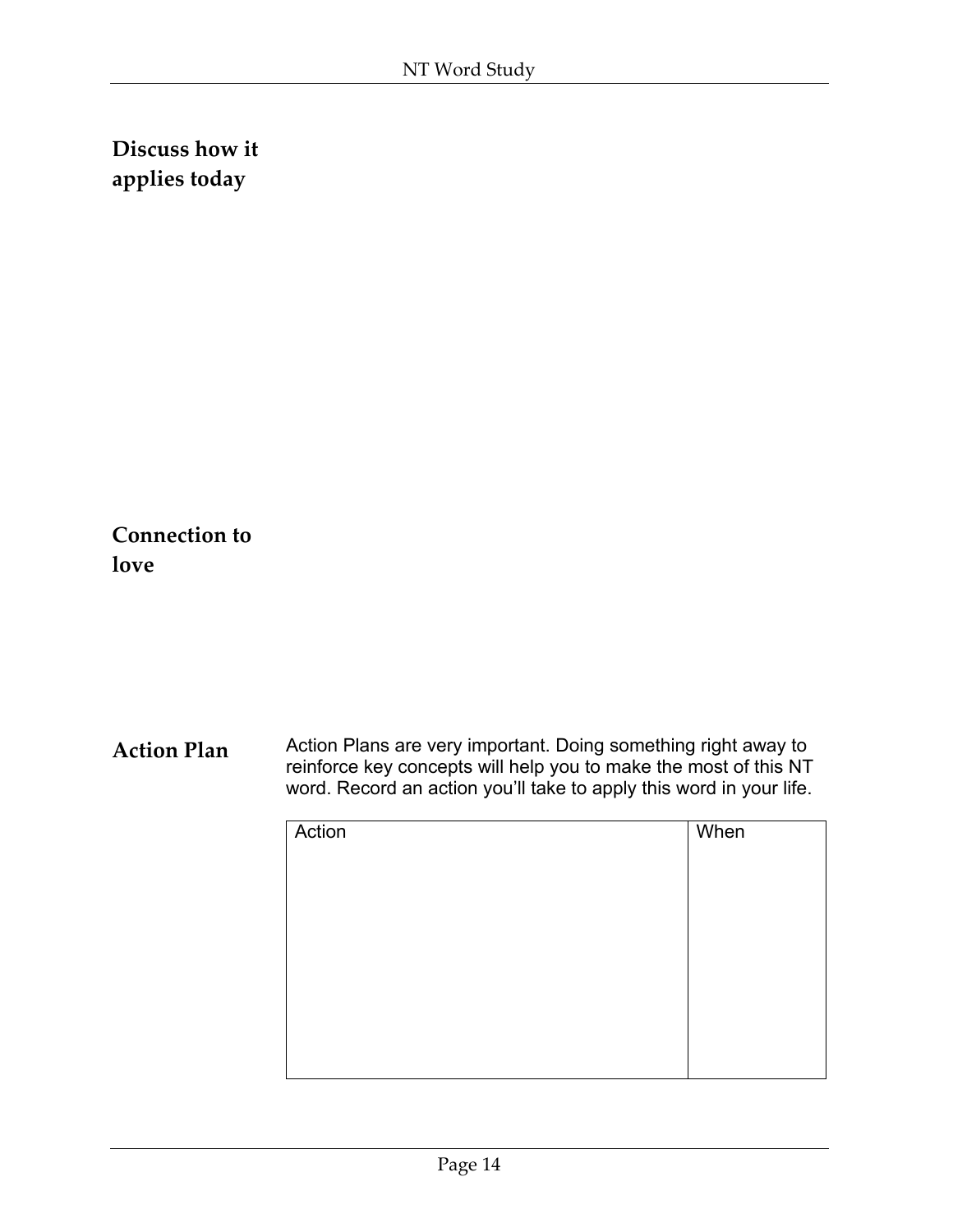## **PATIENCE**



## **patience = makrothumia (µακ**ρ**οθυµια)**

By the end of this section, participants will:

- ¾ Understand the meaning of *patience*
- $\triangleright$  Appreciate its NT usage
- $\triangleright$  Know how it applies to their lives

**Preparation** Read the following passages and write some thoughts:

- $\triangleright$  Galatians 5:22 –
- $\geq$  James 5:8-10 -
- $\geq 1$  Peter 3:20 –
- $> 1$  Cor. 13:4 –

Look up *patience* in Vine's Expository Dictionary and write some thoughts.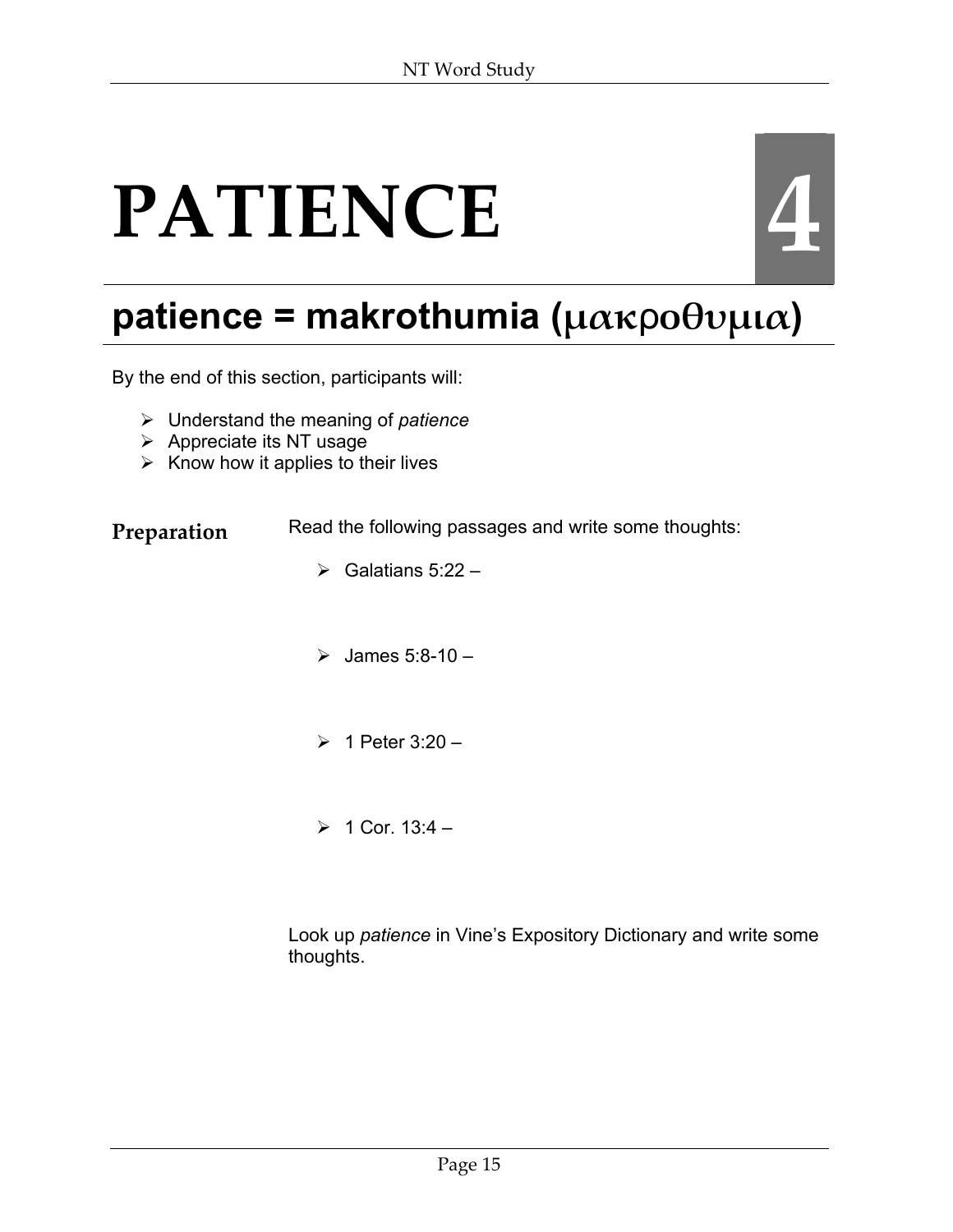**Consider NT usage**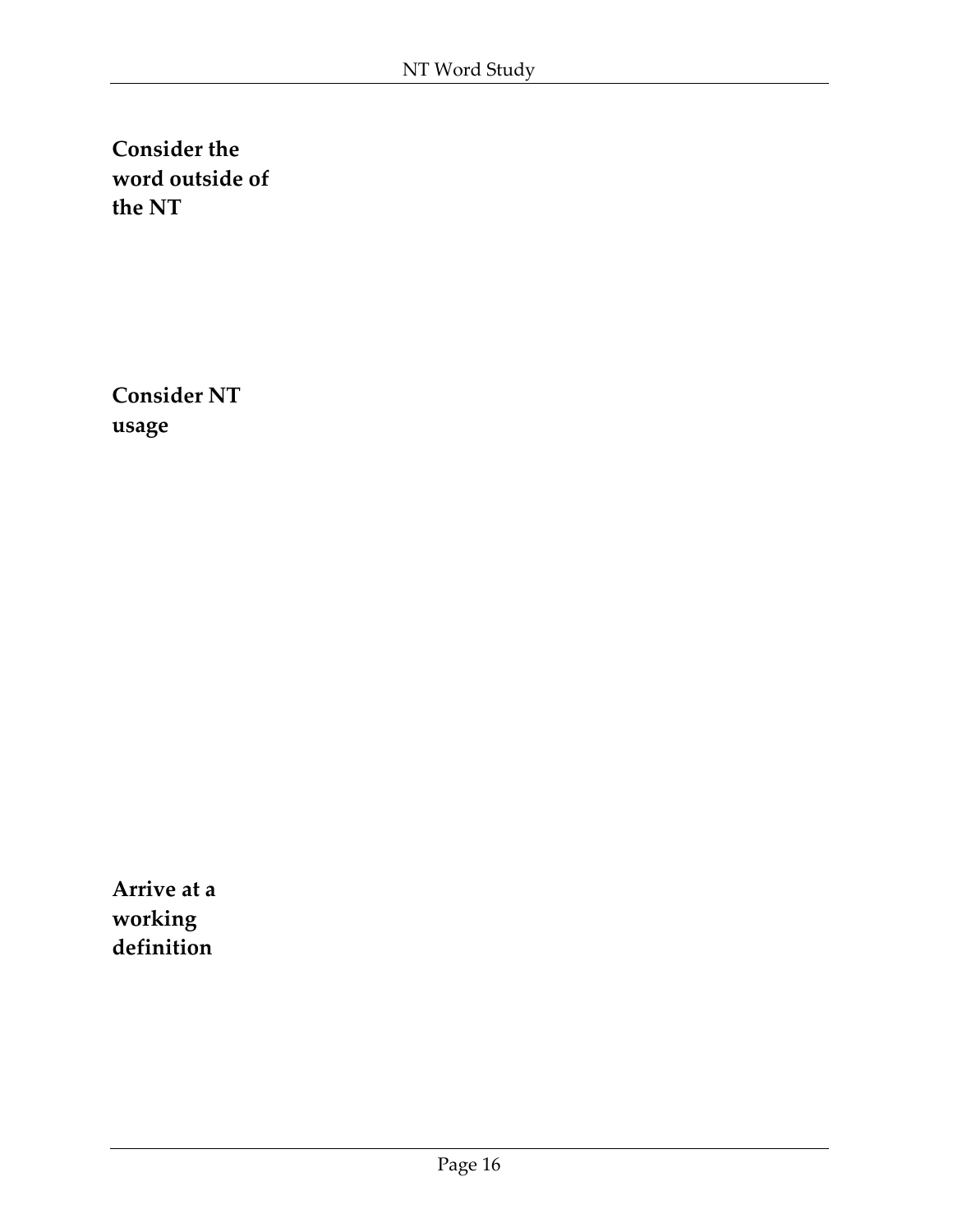**Connection to love**

| Action | When |
|--------|------|
|        |      |
|        |      |
|        |      |
|        |      |
|        |      |
|        |      |
|        |      |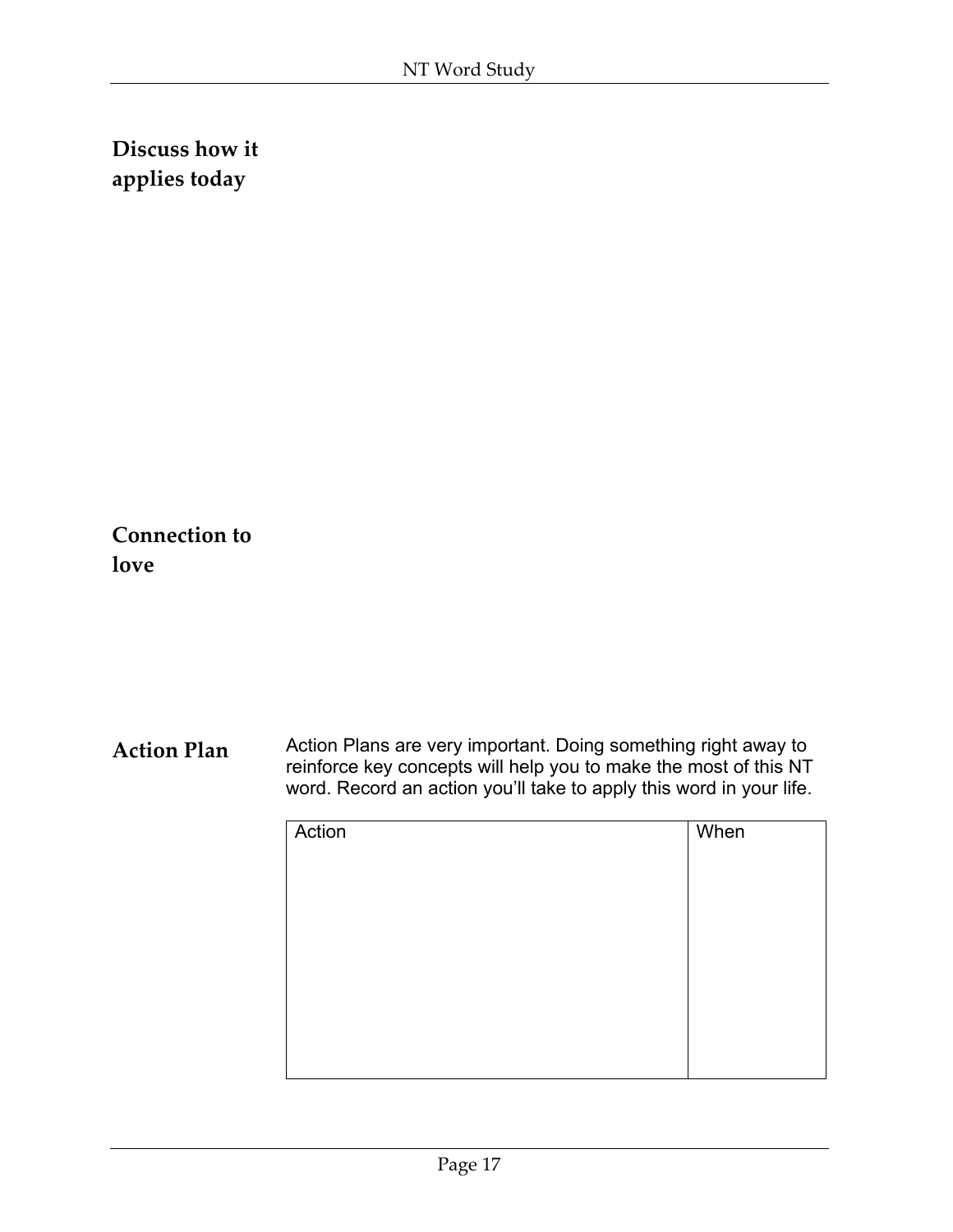# CARE **6**

## **care = merimna (µε**ρ**ιµνα)**

By the end of this section, participants will:

- ¾ Understand the meaning of *care*
- $\triangleright$  Appreciate its NT usage
- $\triangleright$  Know how it applies to their lives

**Preparation** Read the following passages and write some thoughts:

- $\triangleright$  Matthew 13:22 –
- $\blacktriangleright$  Luke 21:34 –
- $\geq 1$  Peter 5:7 –
- $> 2$  Cor. 11:28 –

Look up *care* in Vine's Expository Dictionary and write some thoughts.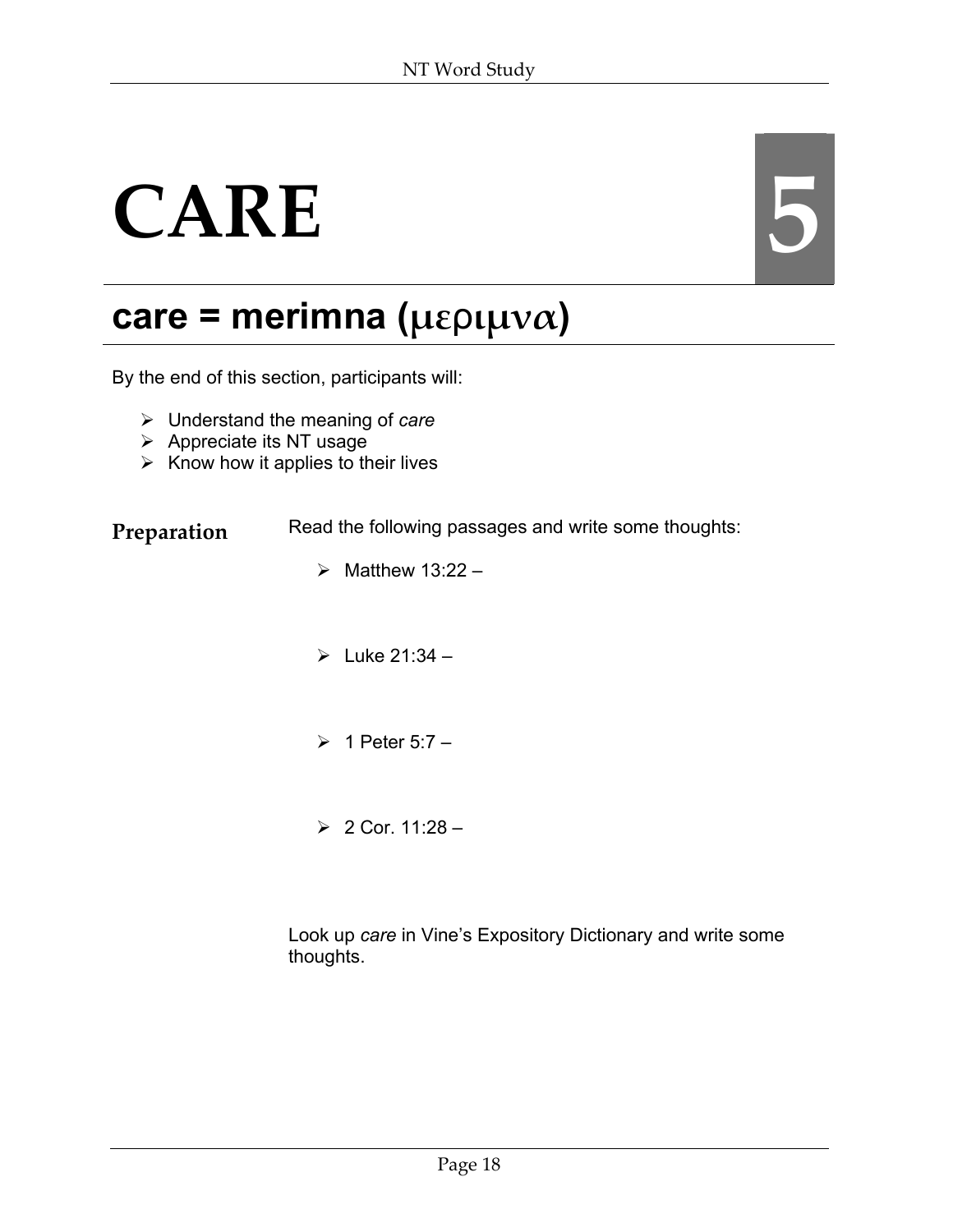**Consider NT usage**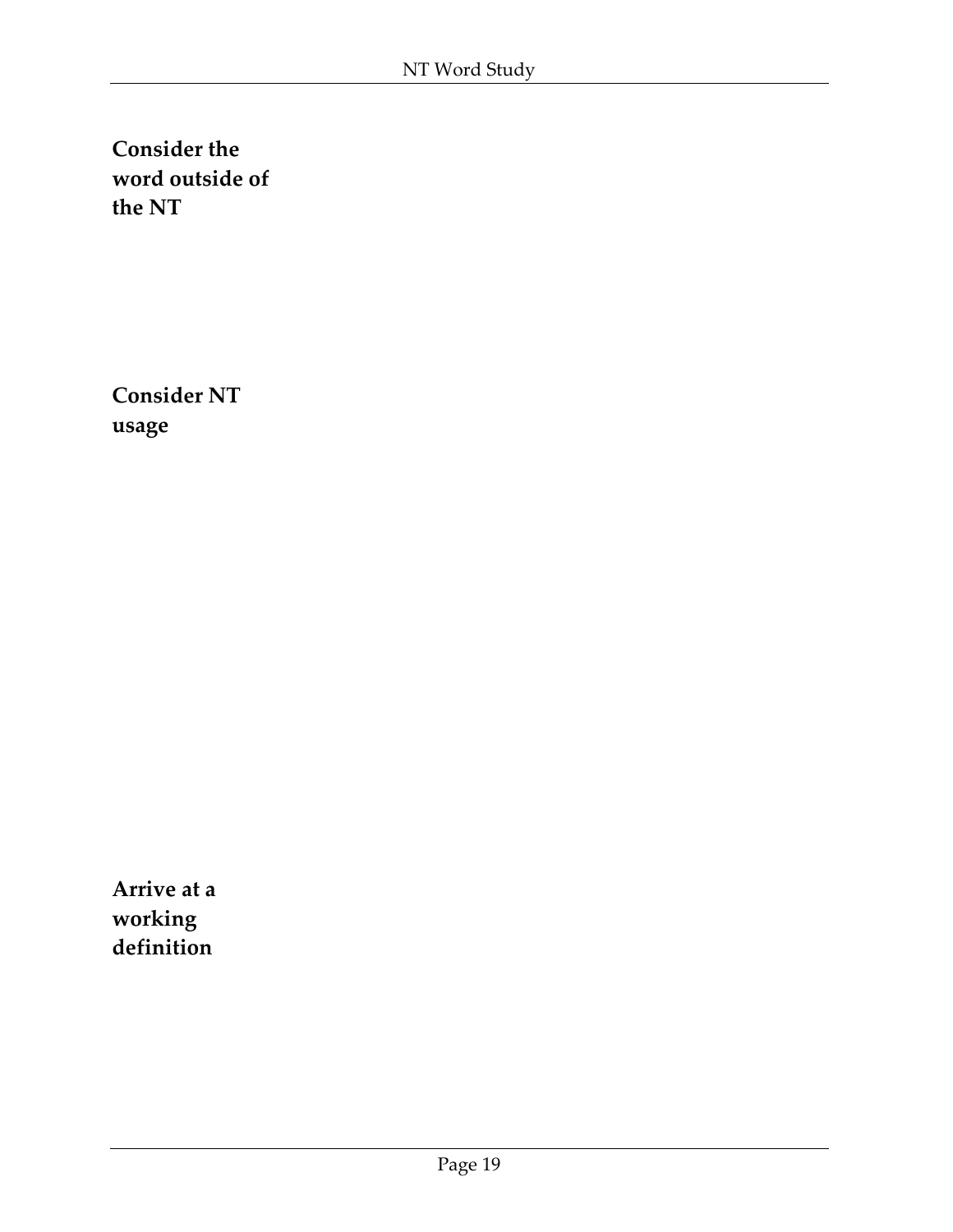**Connection to love**

| Action | When |
|--------|------|
|        |      |
|        |      |
|        |      |
|        |      |
|        |      |
|        |      |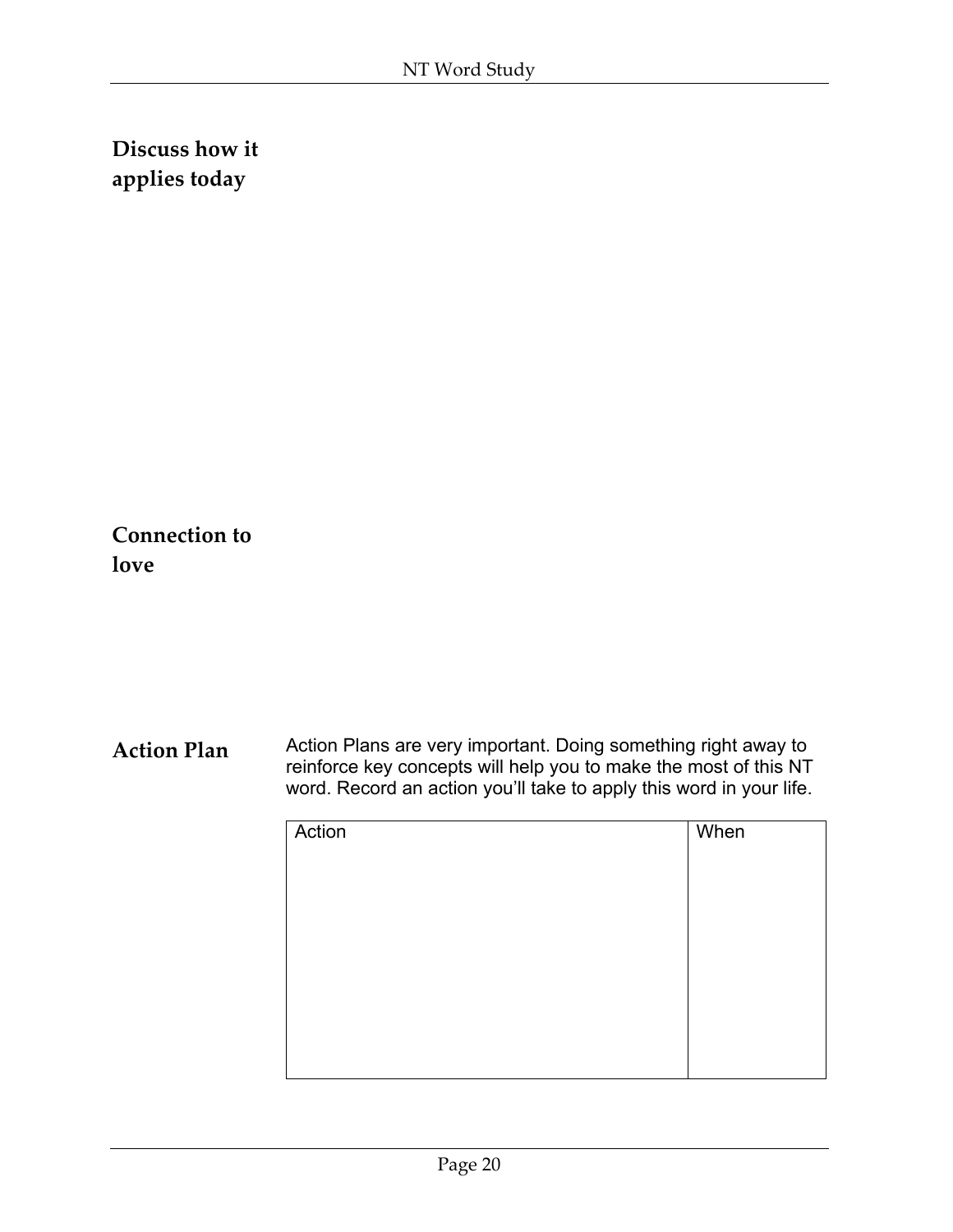# **BOASTFUL 6**

## **boastful = alazon (αλαζων)**

By the end of this section, participants will:

- ¾ Understand the meaning of *boastful*
- $\triangleright$  Appreciate its NT usage
- $\triangleright$  Know how it applies to their lives

**Preparation** Read the following passages and write some thoughts:

- $\triangleright$  Romans1:30 –
- $\geq 2$  Timothy 3:2 –
- $\geq$  James 4:16 –
- $> 1$  John 2:16 –

Look up *boastful* in Vine's Expository Dictionary and write some thoughts.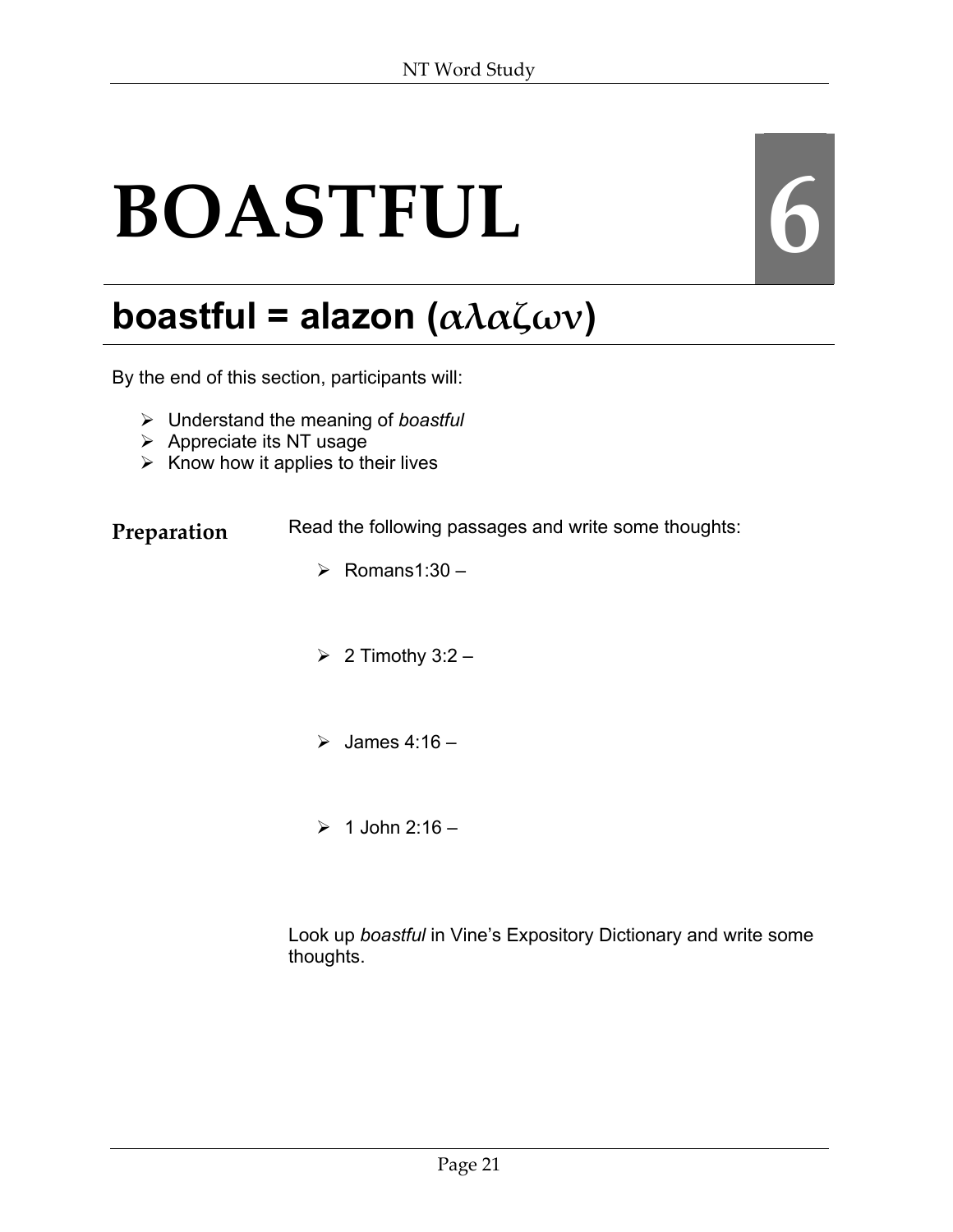**Consider NT usage**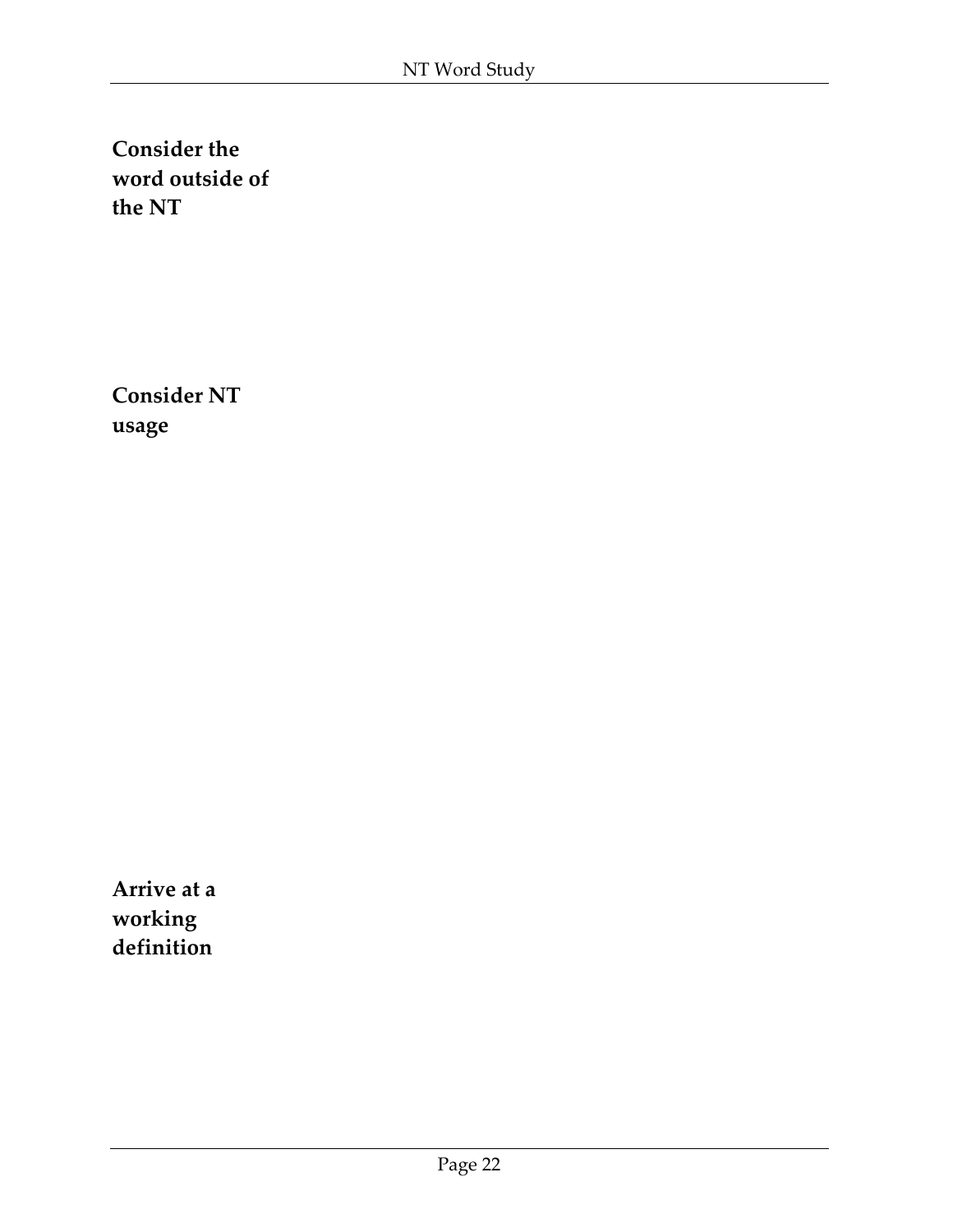**Connection to love**

| Action | When |
|--------|------|
|        |      |
|        |      |
|        |      |
|        |      |
|        |      |
|        |      |
|        |      |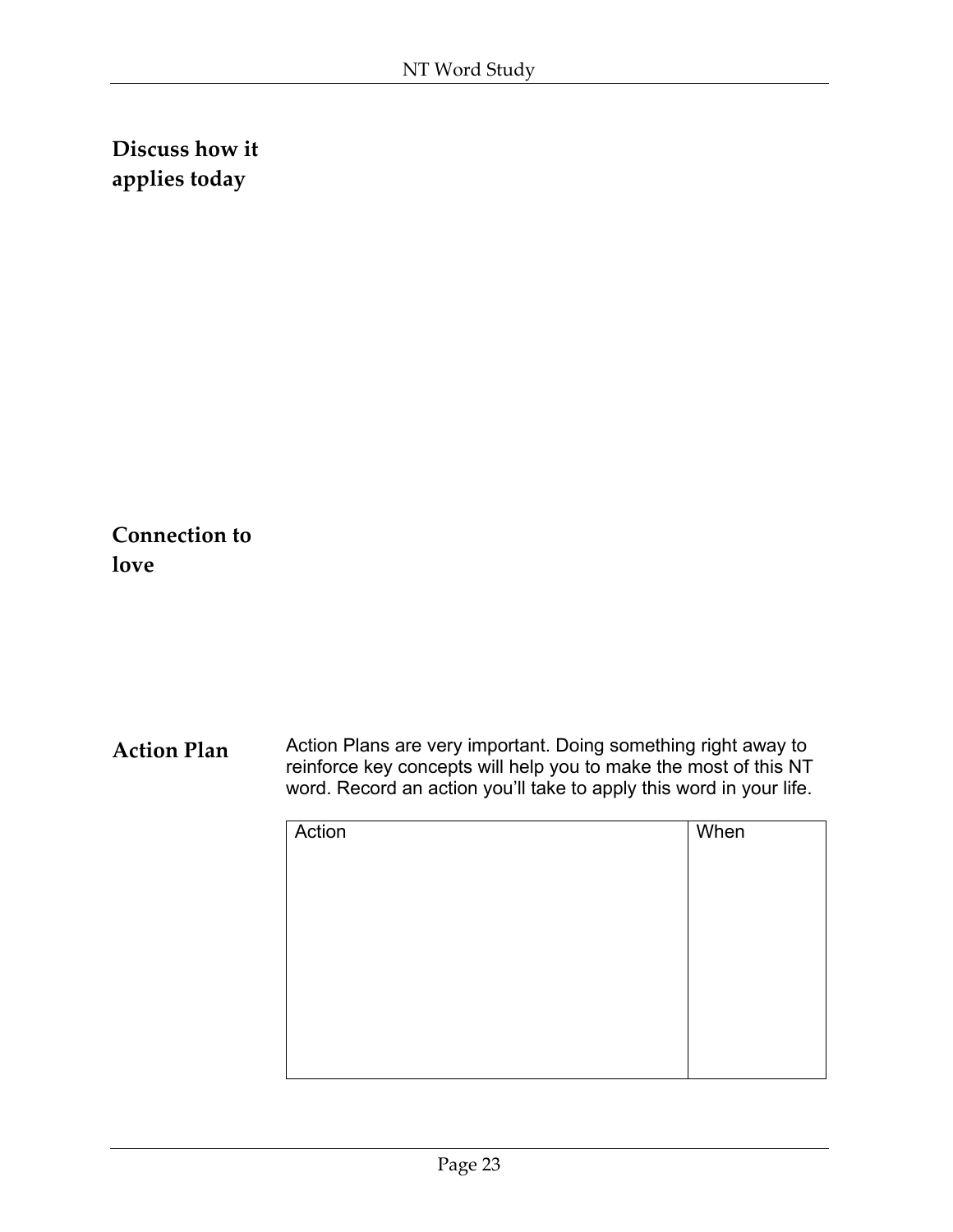# **COMFORTER 7**

## **comforter = parakletos (πα**ρ**ακλητο**ς**)**

By the end of this section, participants will:

- ¾ Understand the meaning of *comforter*
- $\triangleright$  Appreciate its NT usage
- $\triangleright$  Know how it applies to their lives

**Preparation** Read the following passages and write some thoughts:

- $\geq$  John 14:16 –
- $\triangleright$  John 14:26 –
- $\triangleright$  John 15:26 –
- $\geq 1$  John 2:1 –

Look up *comforter* in Vine's Expository Dictionary and write some thoughts.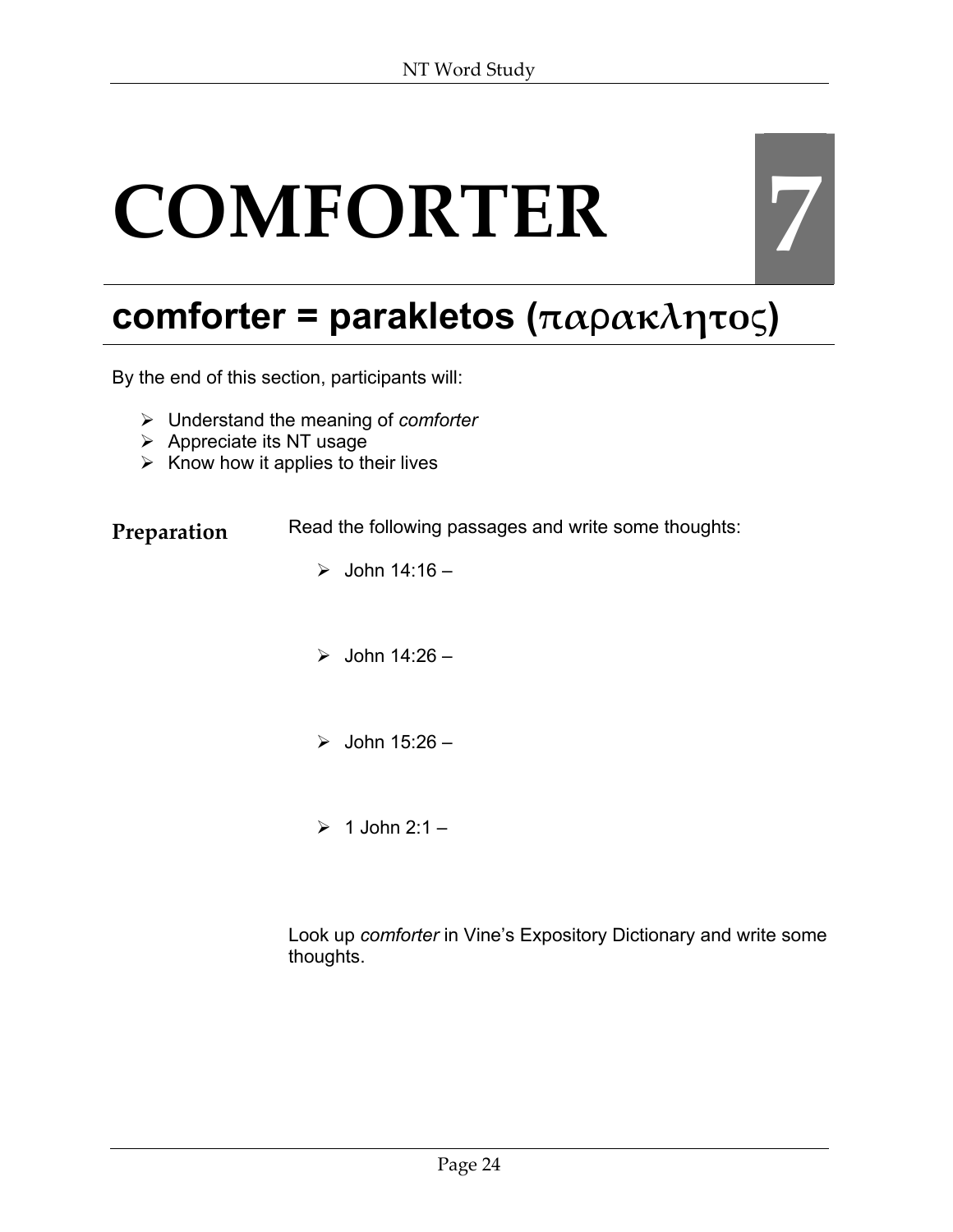**Consider NT usage**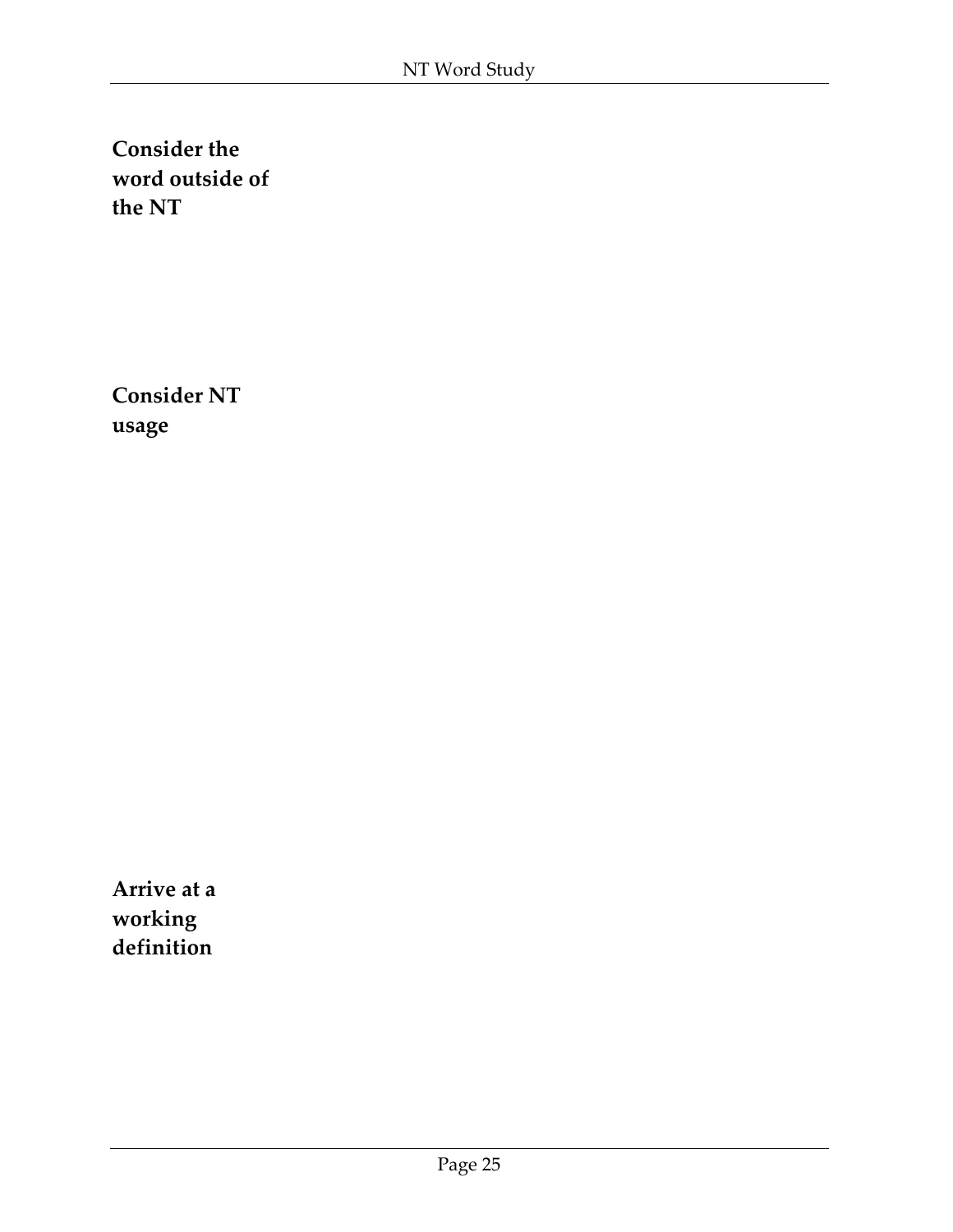**Connection to love**

| Action | When |
|--------|------|
|        |      |
|        |      |
|        |      |
|        |      |
|        |      |
|        |      |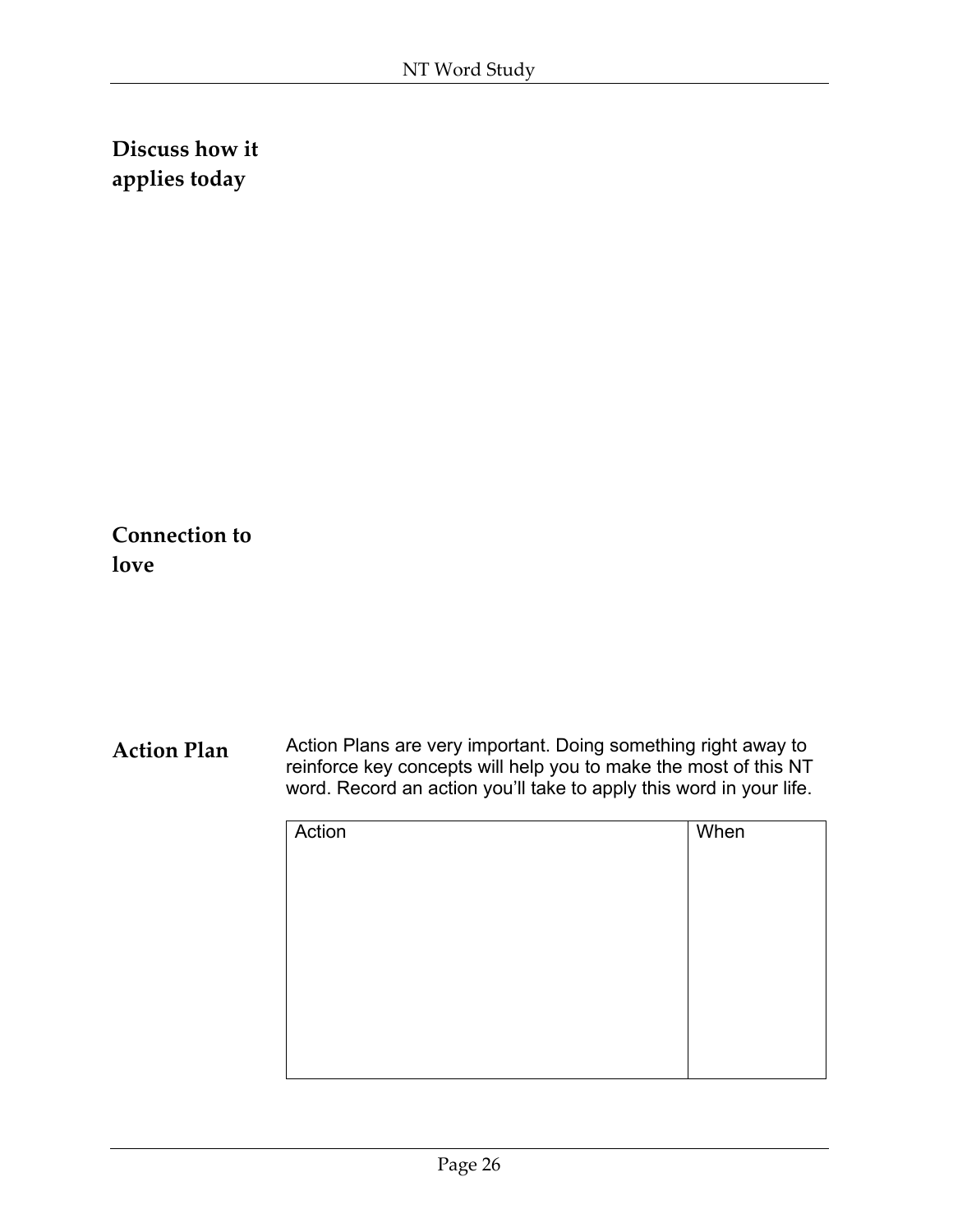# **AMBITION 8**

## **ambition = erithia (ε**ρ**ιθια)**

By the end of this section, participants will:

- ¾ Understand the meaning of *ambition*
- $\triangleright$  Appreciate its NT usage
- $\triangleright$  Know how it applies to their lives

**Preparation** Read the following passages and write some thoughts:

- $\triangleright$  Romans 2:8 –
- $\triangleright$  Philippians 1:15-17 –
- $\triangleright$  James 3:14-16 -
- $\triangleright$  Galatians 5:20 –

Look up *faction* (instead of ambition) in Vine's Expository Dictionary and write some thoughts.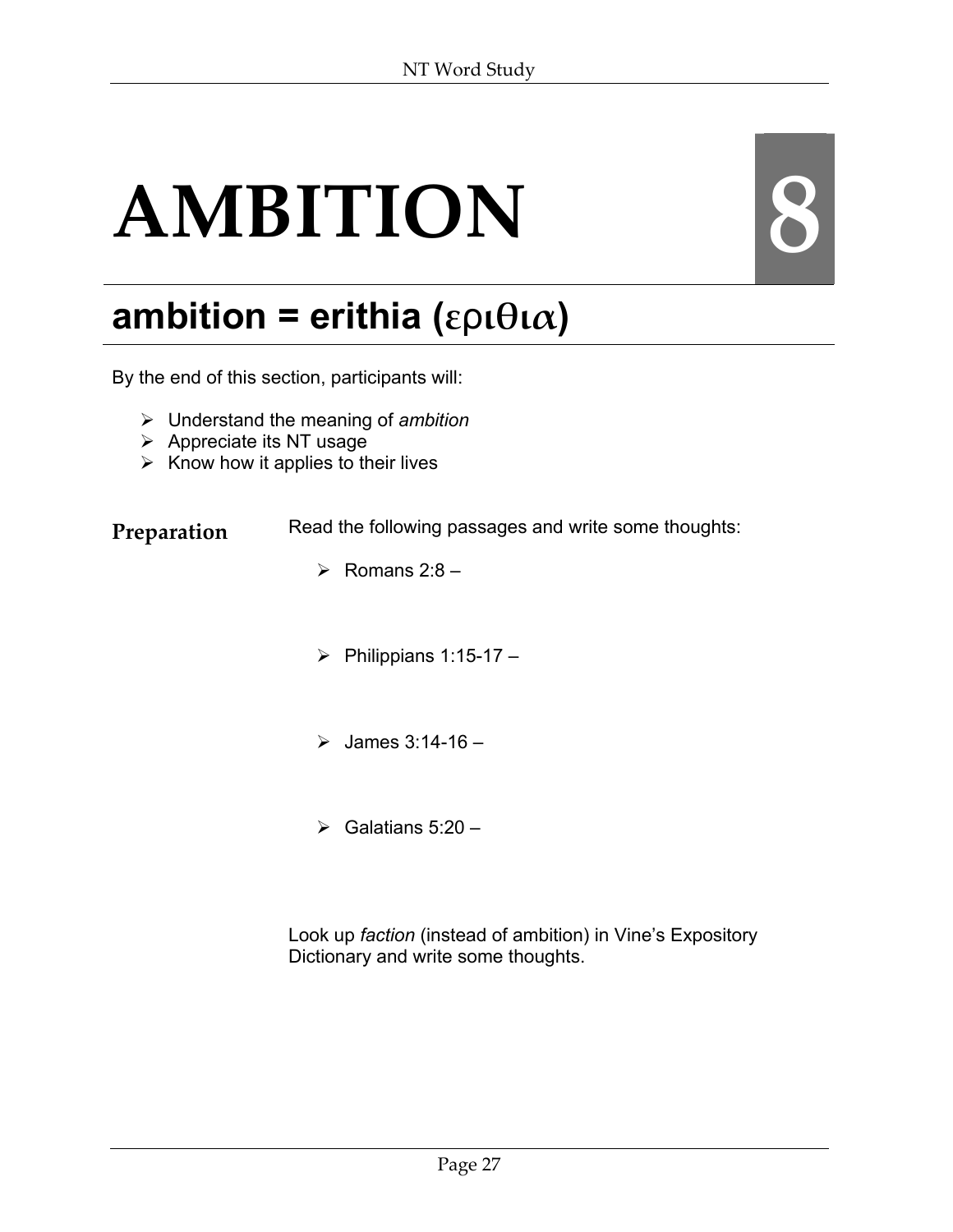**Consider NT usage**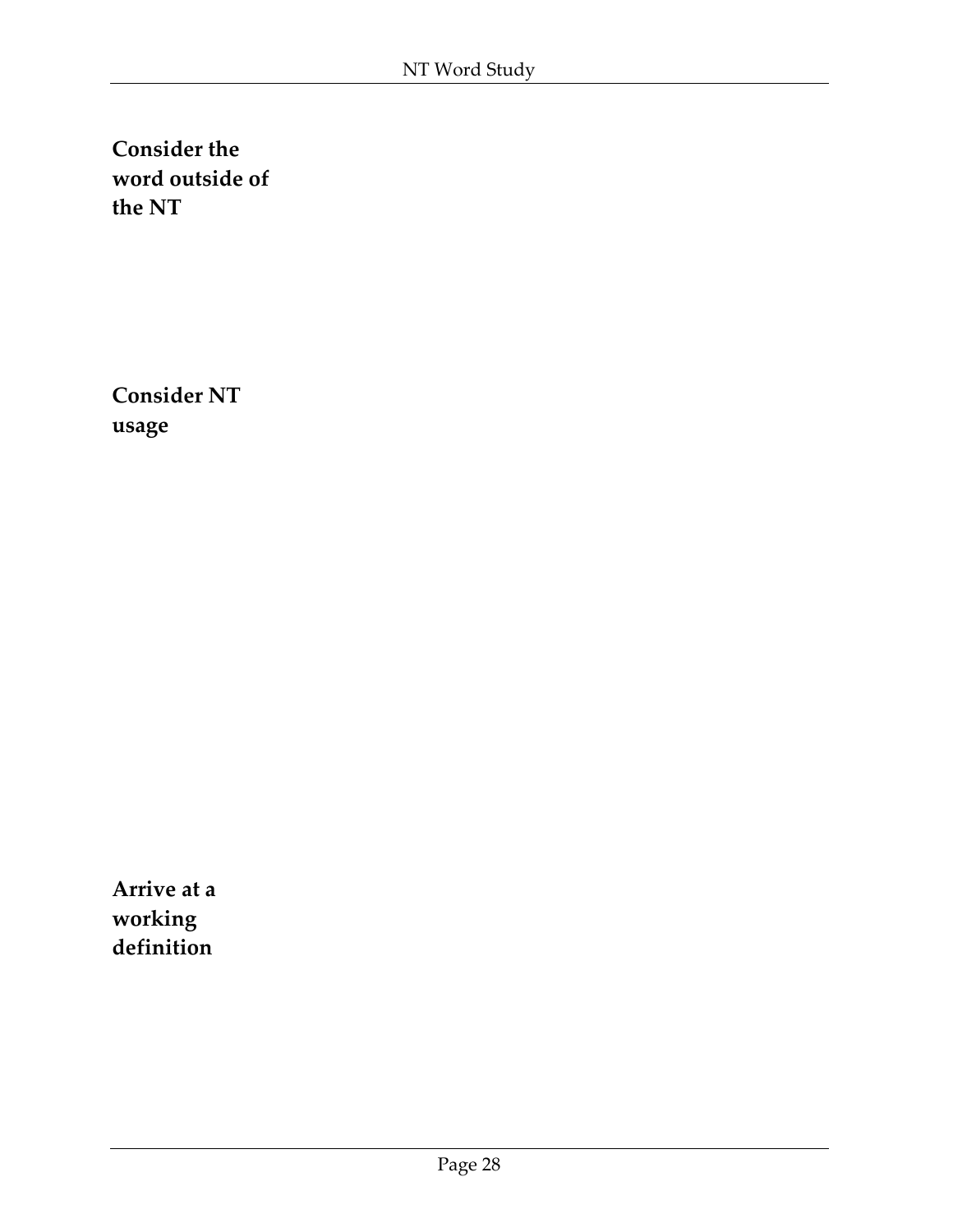**Connection to love**

| Action | When |
|--------|------|
|        |      |
|        |      |
|        |      |
|        |      |
|        |      |
|        |      |
|        |      |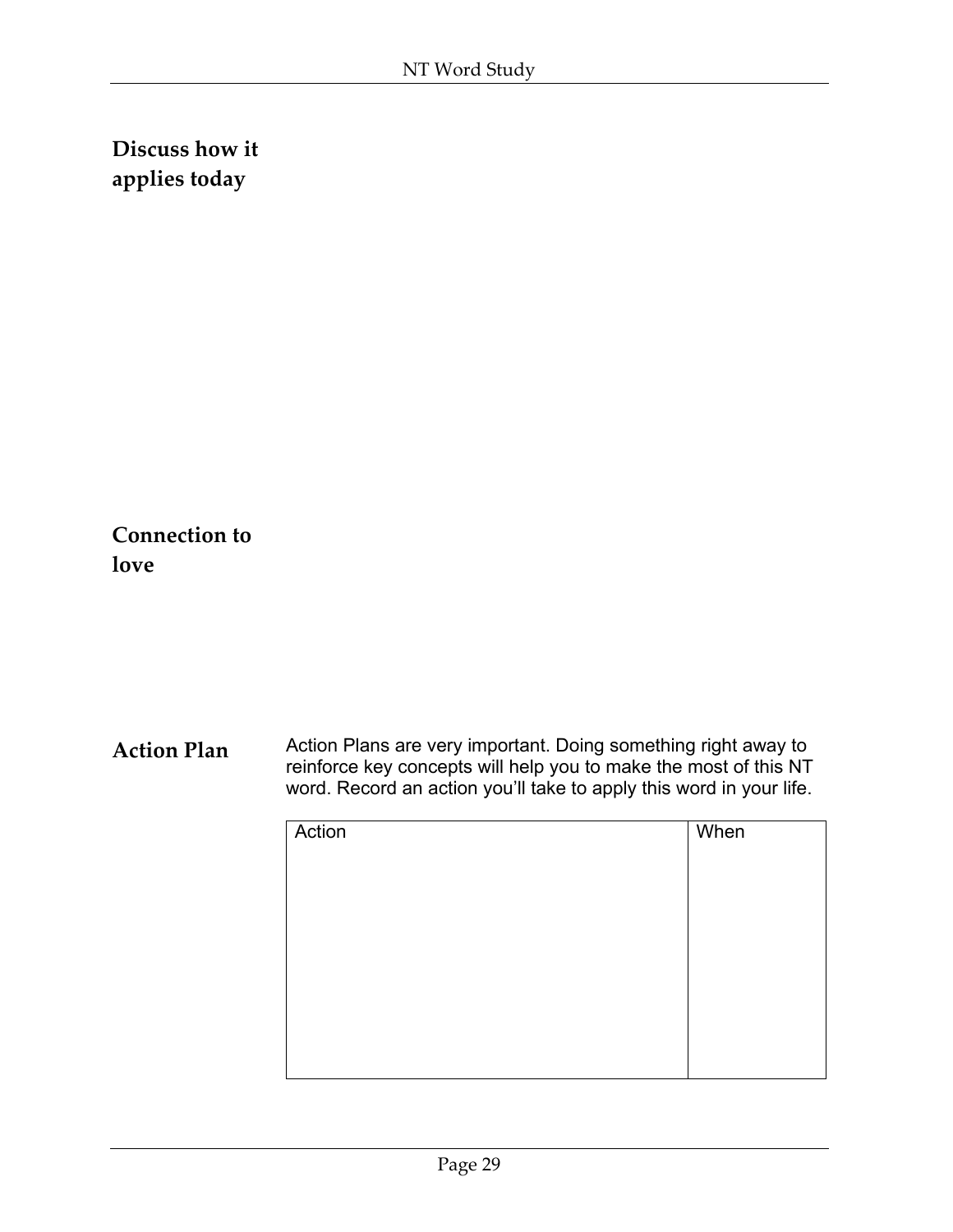## COMPEL 9

#### **compel = anagkazo (αναγκαζω); angareuo (αγγα**ρ**ευω)**

By the end of this section, participants will:

- ¾ Understand the meaning of *compel*
- $\triangleright$  Appreciate its NT usage
- $\triangleright$  Know how it applies to their lives

#### **Preparation** Read the following passages and write some thoughts:

- $> 2$  Cor. 12:11 –
- $\blacktriangleright$  Luke 14:23 -
- $\triangleright$  Matthew 27:32 –
- $\triangleright$  Matthew 5:41 –

Look up *compel* in Vine's Expository Dictionary and write some thoughts.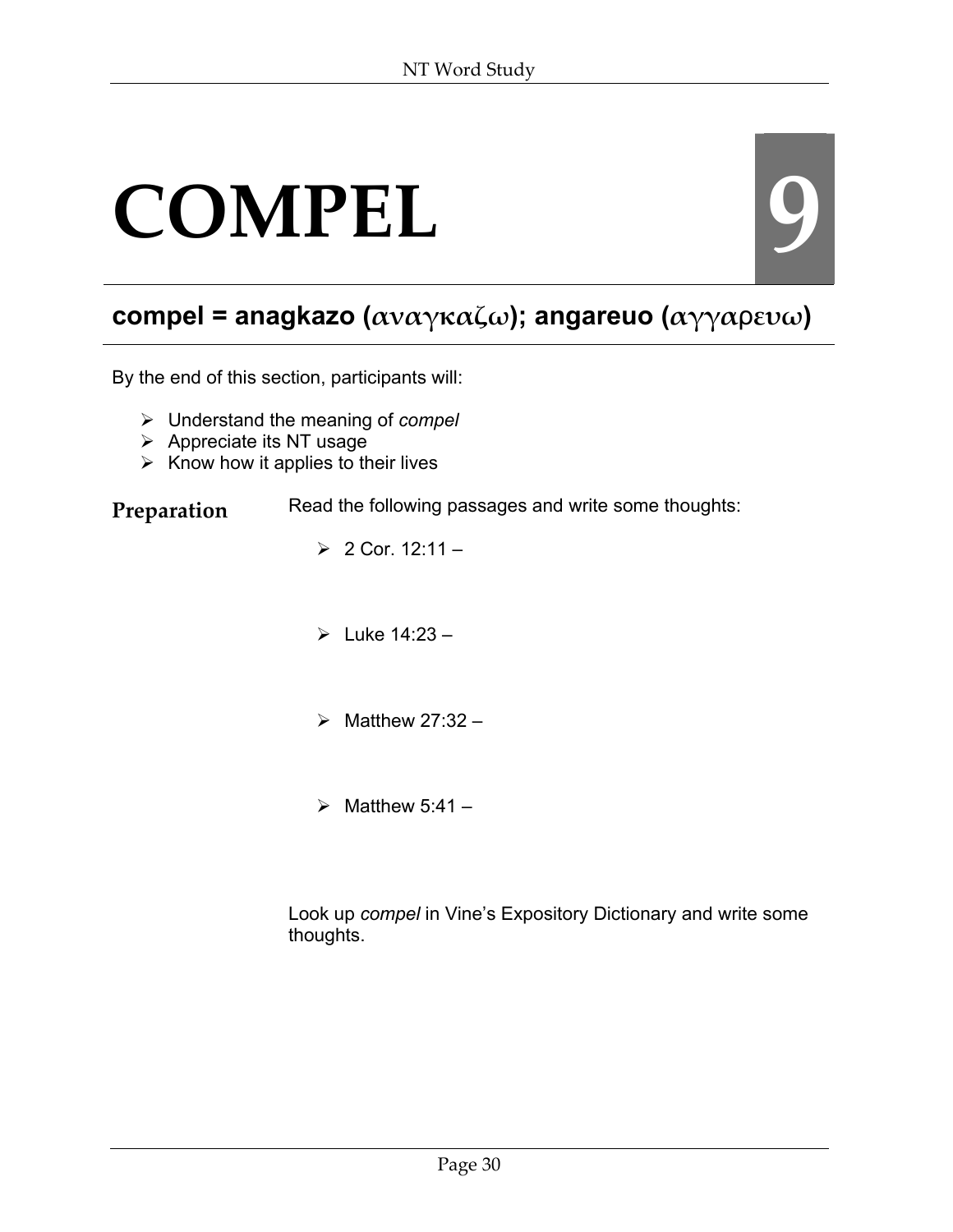**Consider NT usage**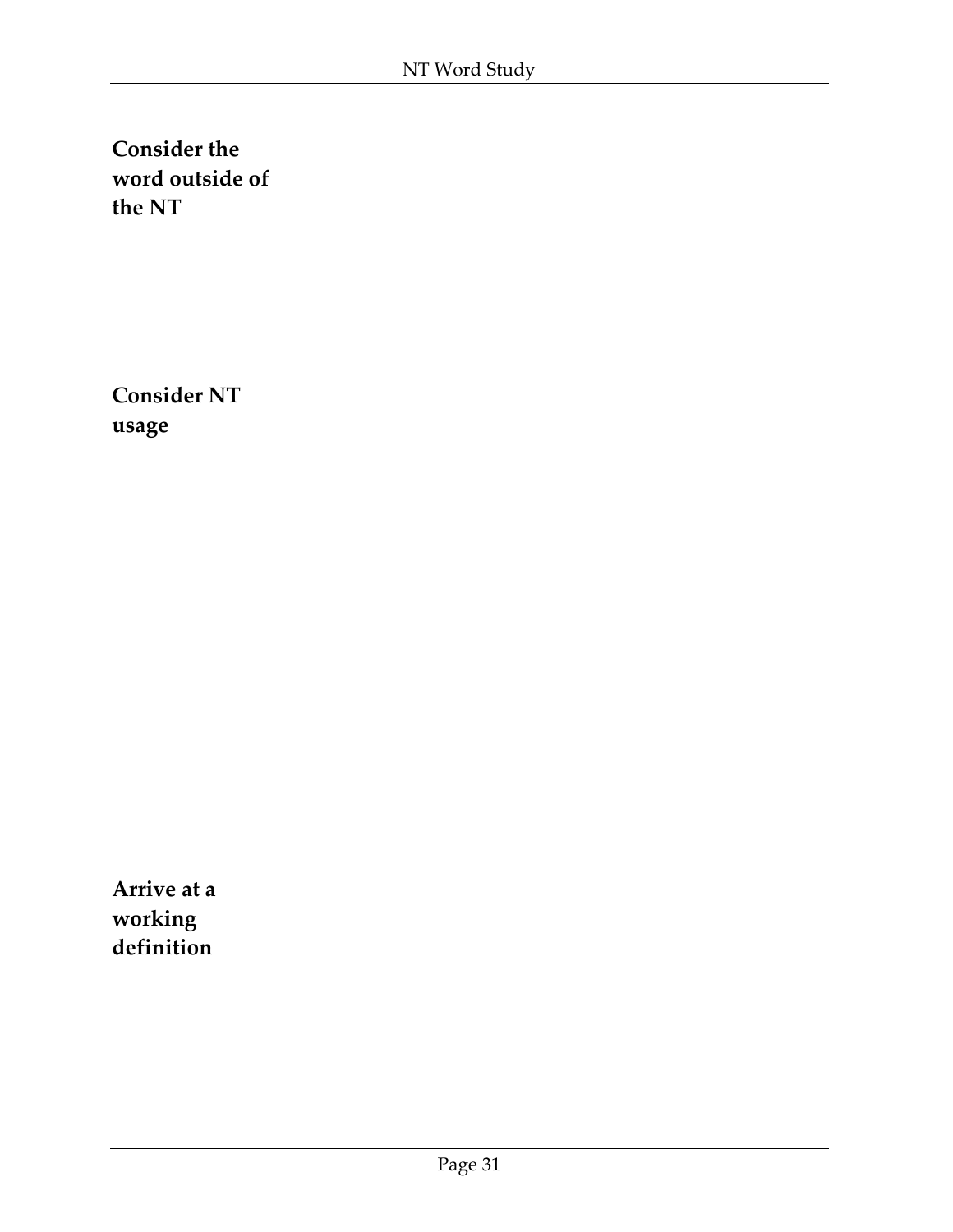**Connection to love**

| Action | When |
|--------|------|
|        |      |
|        |      |
|        |      |
|        |      |
|        |      |
|        |      |
|        |      |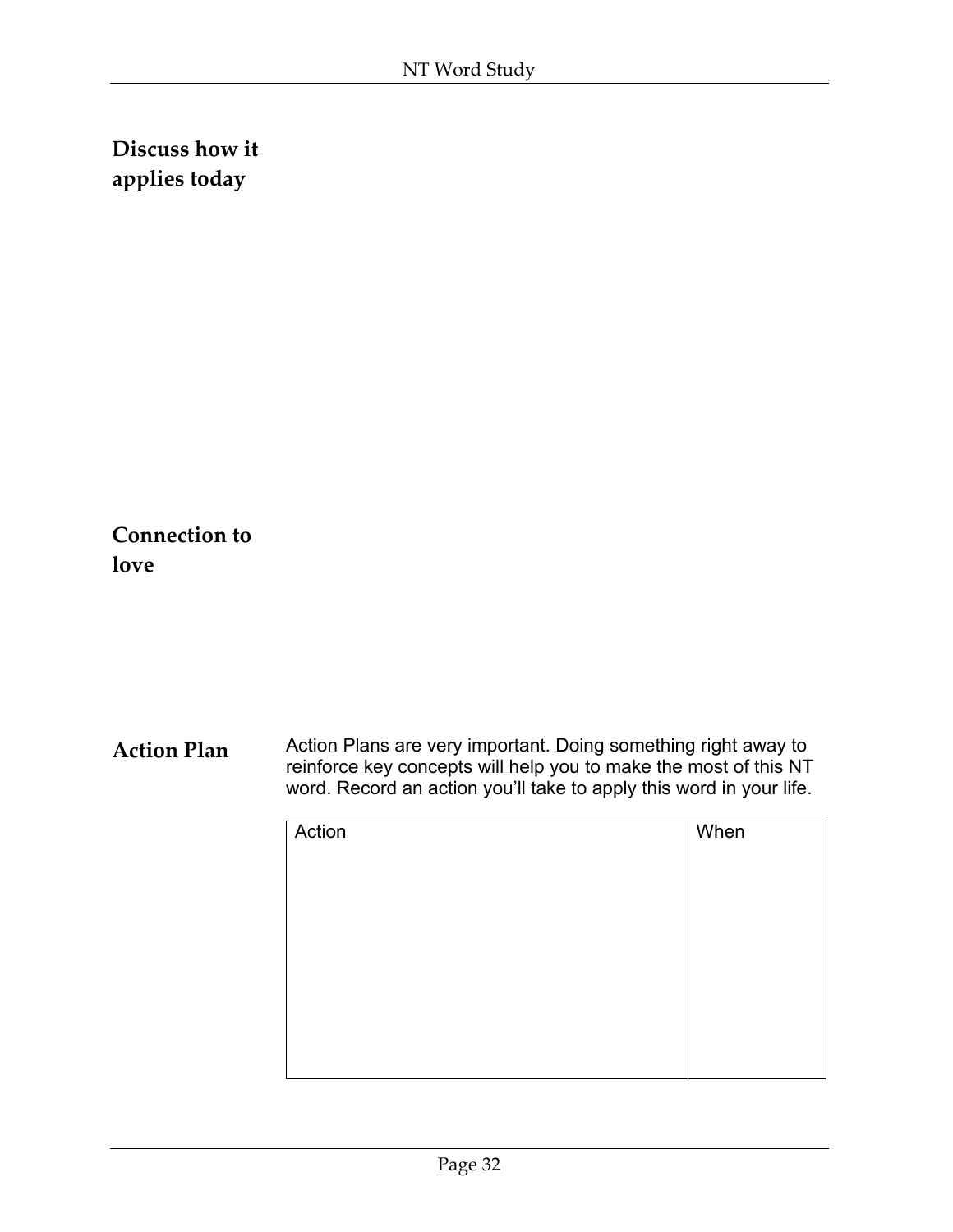# **RECONCILIATION 10**

#### **reconciliation = katallage (καταλλαγη)**

By the end of this section, participants will:

- ¾ Understand the meaning of *reconciliation*
- $\triangleright$  Appreciate its NT usage
- $\triangleright$  Know how it applies to their lives

**Preparation** Read the following passages and write some thoughts:

- $\triangleright$  Romans 5:11 –
- $\triangleright$  Romans 11:15 –
- $\geq 2$  Corinthians 5:18-20 –
- $> 1$  Cor. 7:11 –

Look up *reconciliation* in Vine's Expository Dictionary and write some thoughts.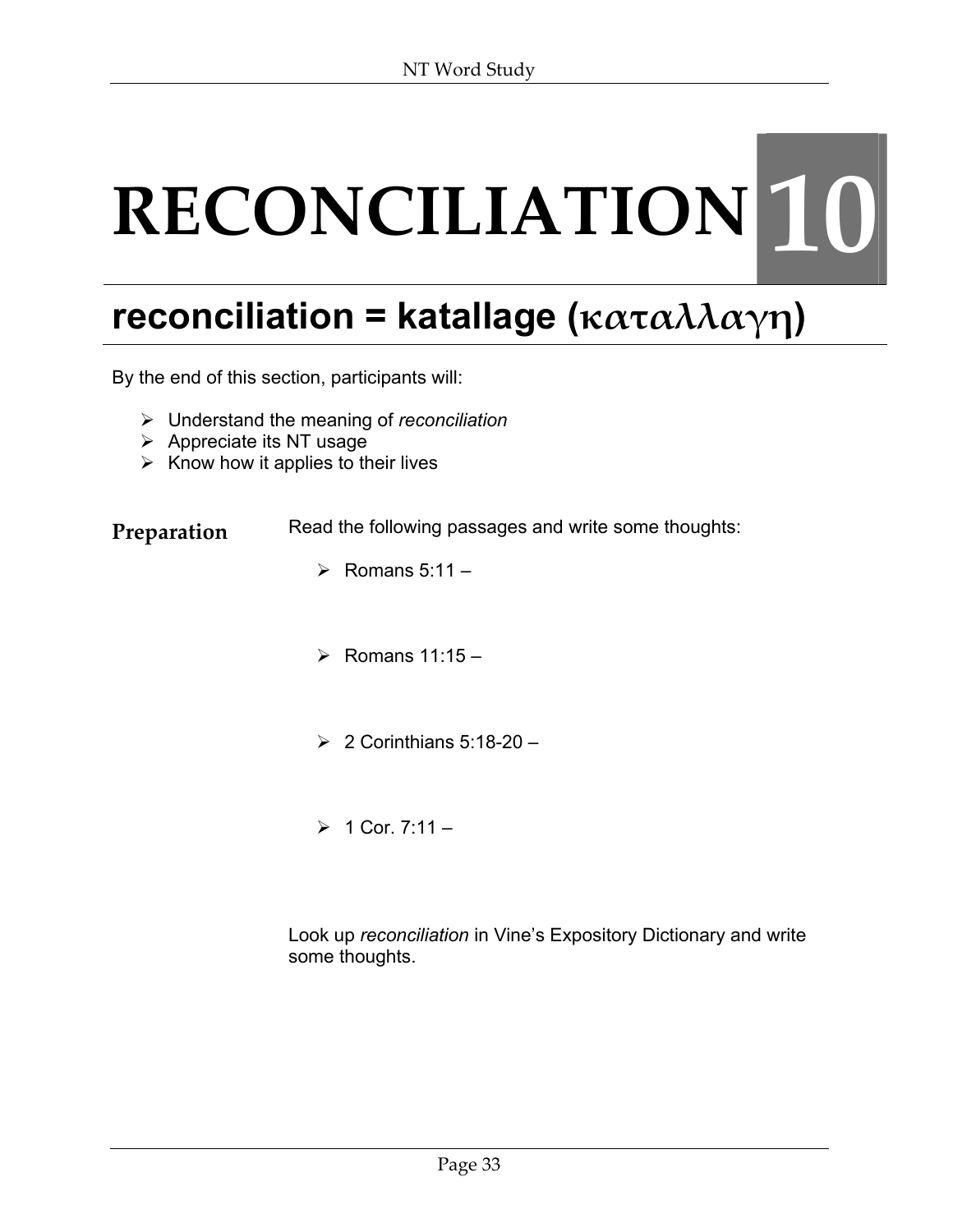**Consider NT usage**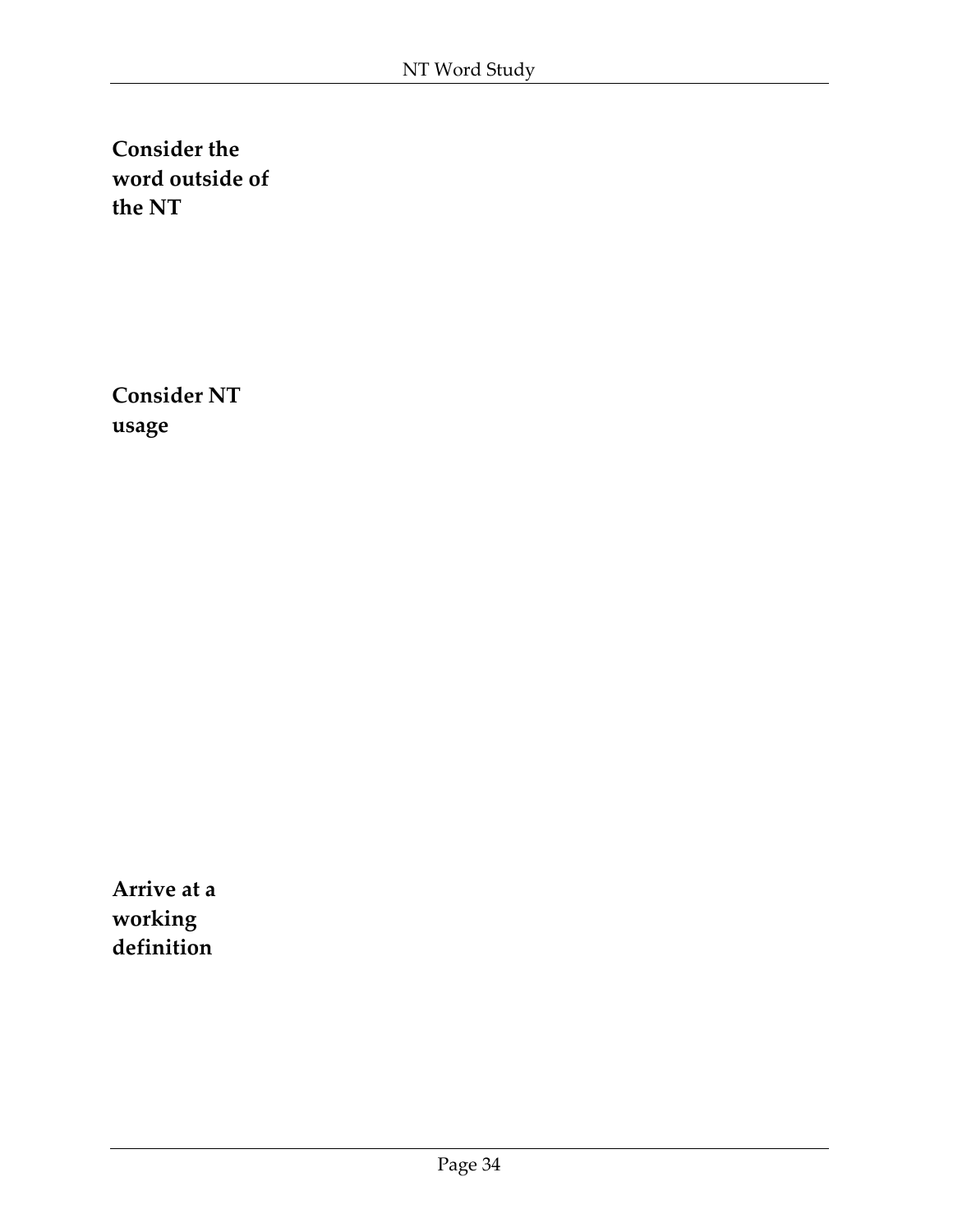**Connection to love**

| Action | When |
|--------|------|
|        |      |
|        |      |
|        |      |
|        |      |
|        |      |
|        |      |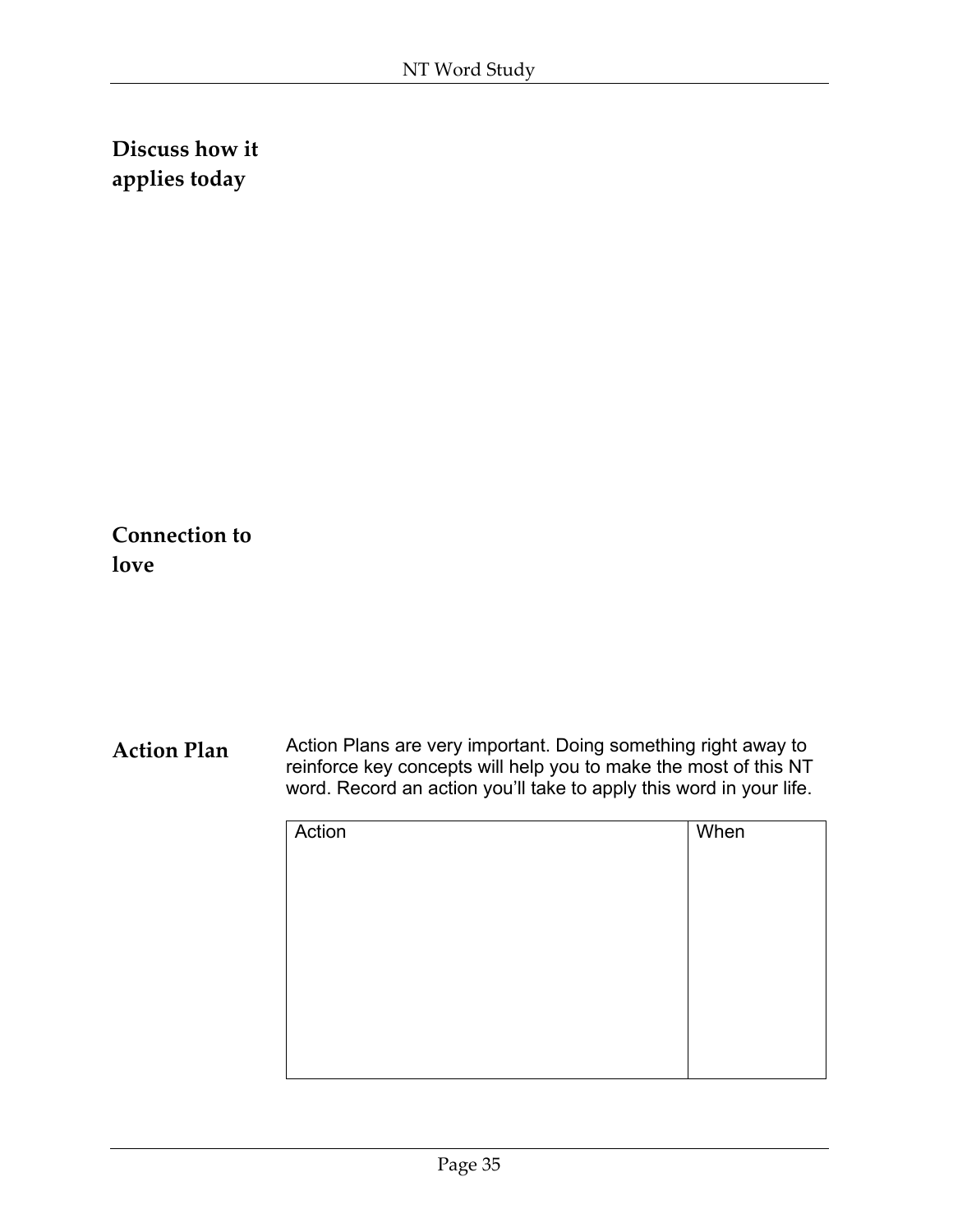# PERFECT 11

## **perfect = teleios (τελειο**ς**)**

By the end of this section, participants will:

- ¾ Understand the meaning of *perfect*
- $\triangleright$  Appreciate its NT usage
- $\triangleright$  Know how it applies to their lives

**Preparation** Read the following passages and write some thoughts:

- $\triangleright$  Matthew 5:48 –
- $\triangleright$  Romans 12:2 –
- $\triangleright$  Philippians 3:12-15 –
- $\triangleright$  Hebrews 9:9-11 –

Look up *perfect* in Vine's Expository Dictionary and write some thoughts.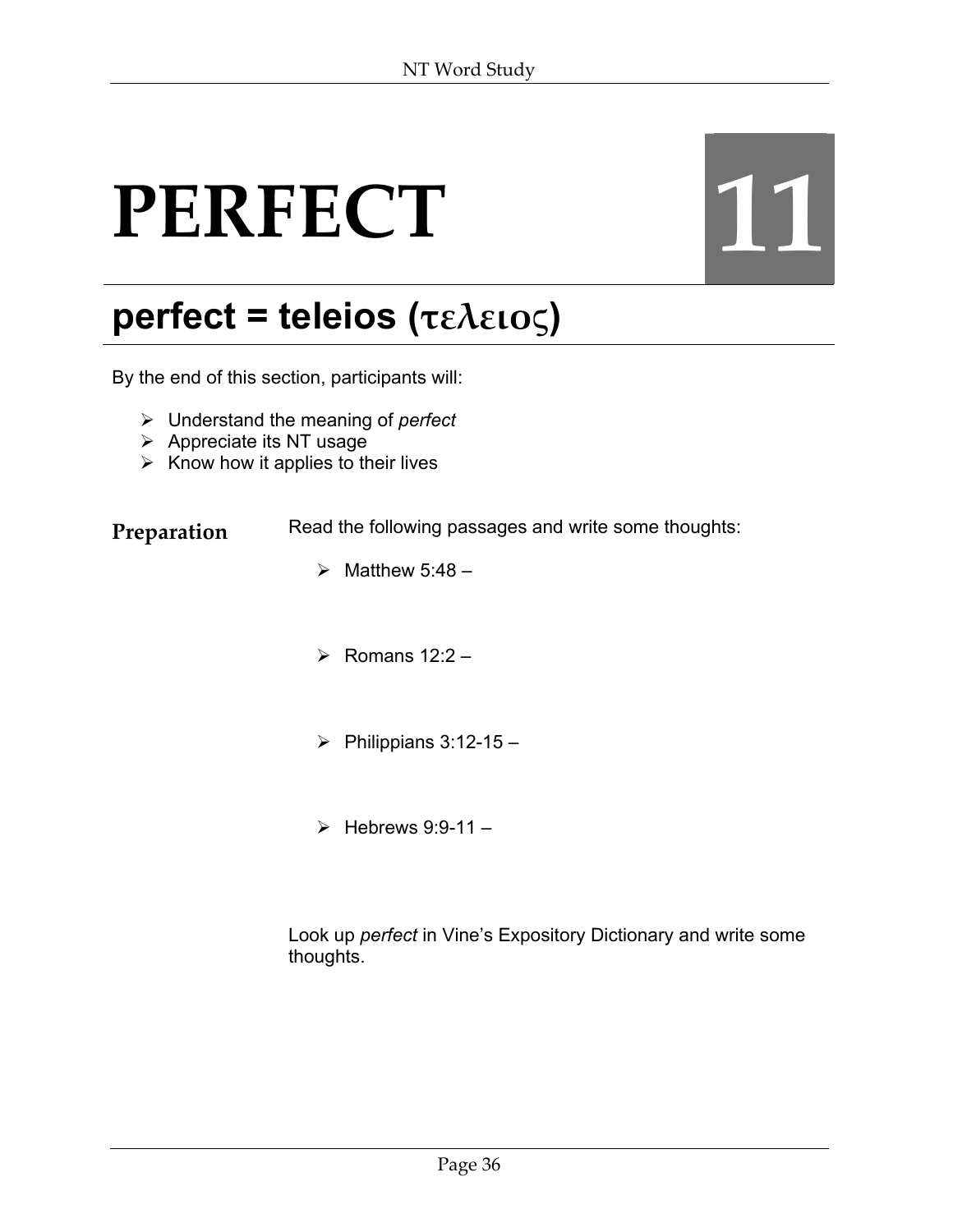**Consider NT usage**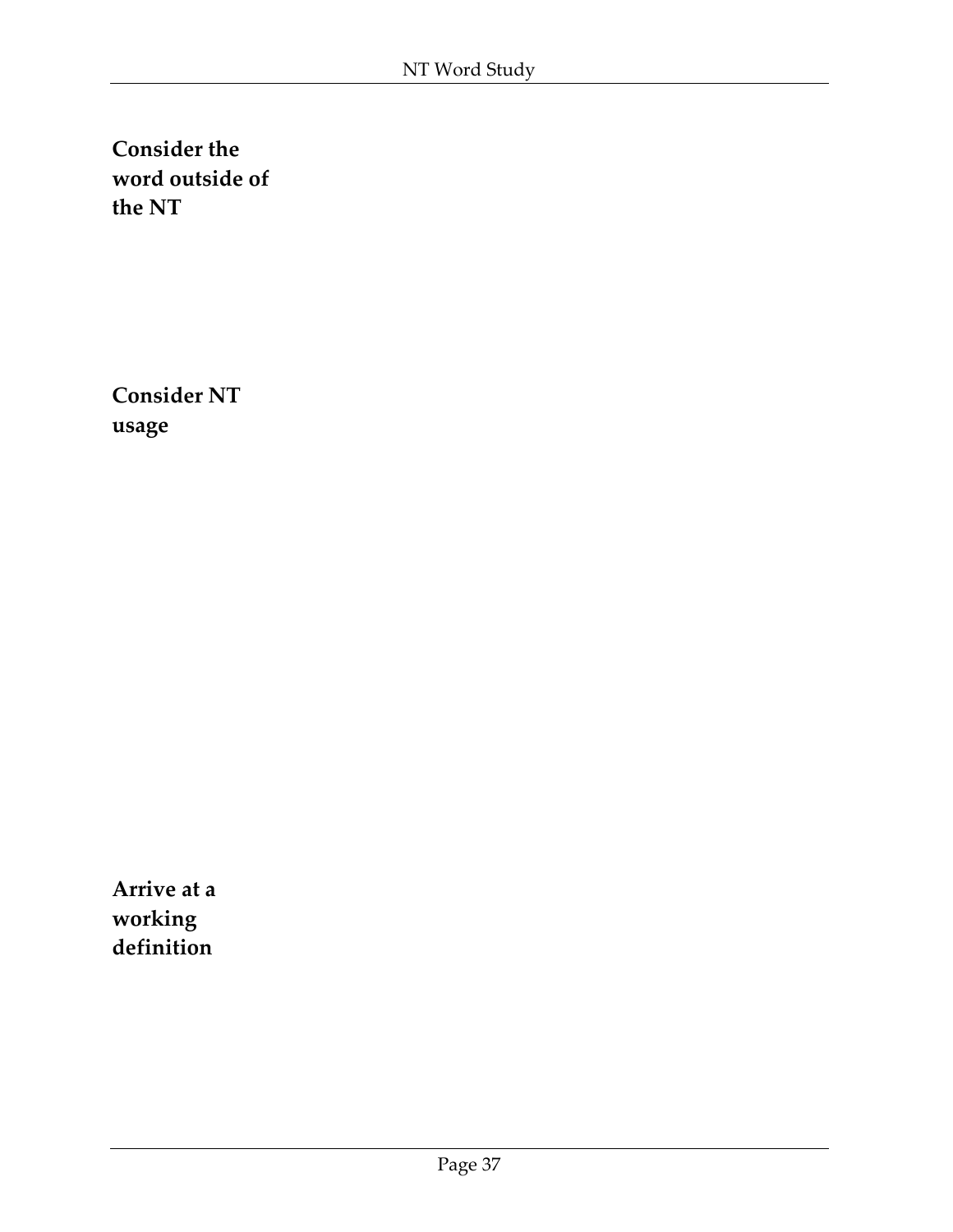**Connection to love**

| Action | When |
|--------|------|
|        |      |
|        |      |
|        |      |
|        |      |
|        |      |
|        |      |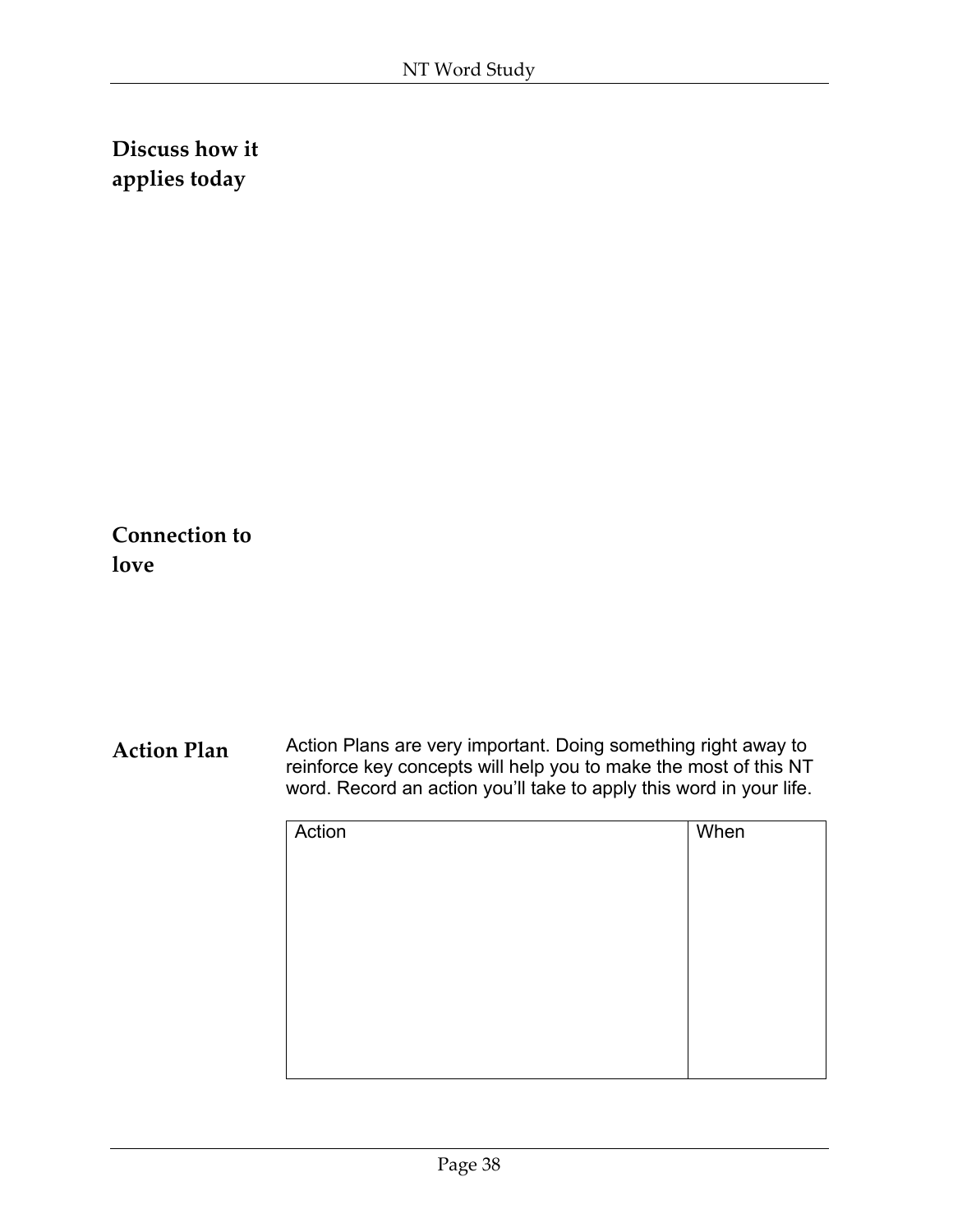# **COMMAND 12**

## **command = parangello (πα**ρ**αγγελλω)**

By the end of this section, participants will:

- ¾ Understand the meaning of *command*
- $\triangleright$  Appreciate its NT usage
- $\triangleright$  Know how it applies to their lives

**Preparation** Read the following passages and write some thoughts:

- $\geq 1$  Thess. 4:2 –
- $\geq 1$  Thess. 4:11 –
- $\triangleright$  Luke 5:14 –
- $> 1$  Cor. 11:17 –

Look up *command* in Vine's Expository Dictionary and write some thoughts.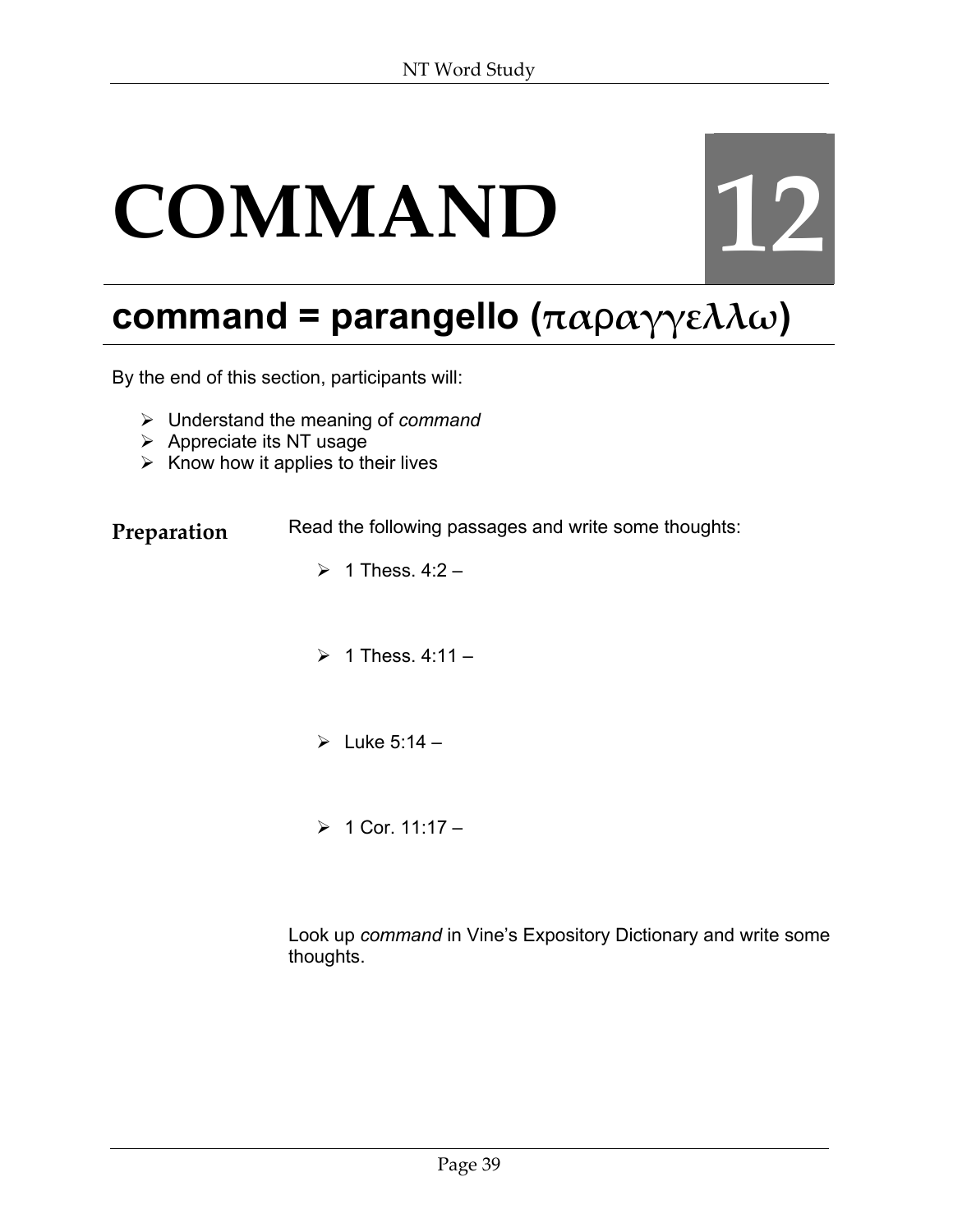**Consider NT usage**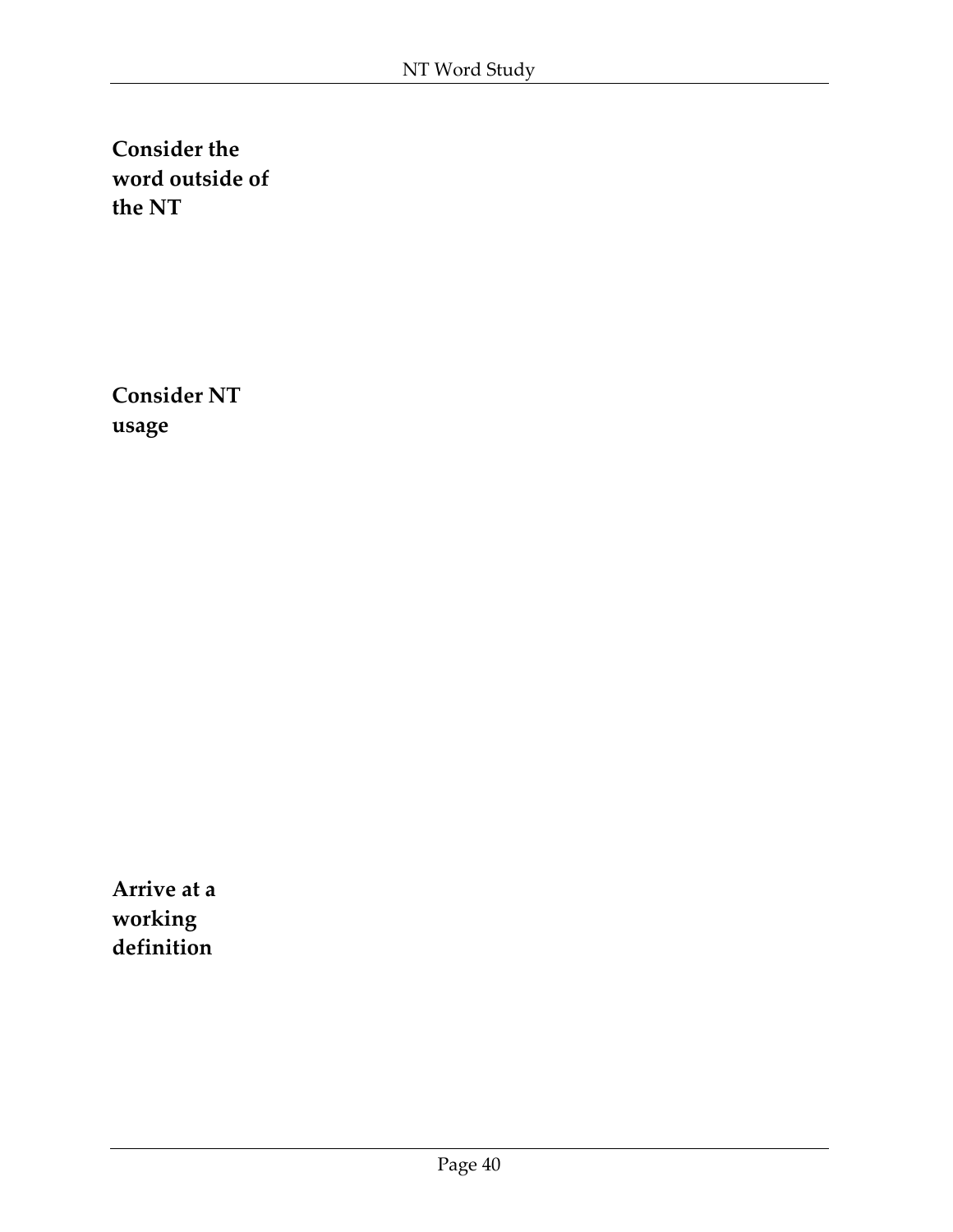**Connection to love**

| Action | When |
|--------|------|
|        |      |
|        |      |
|        |      |
|        |      |
|        |      |
|        |      |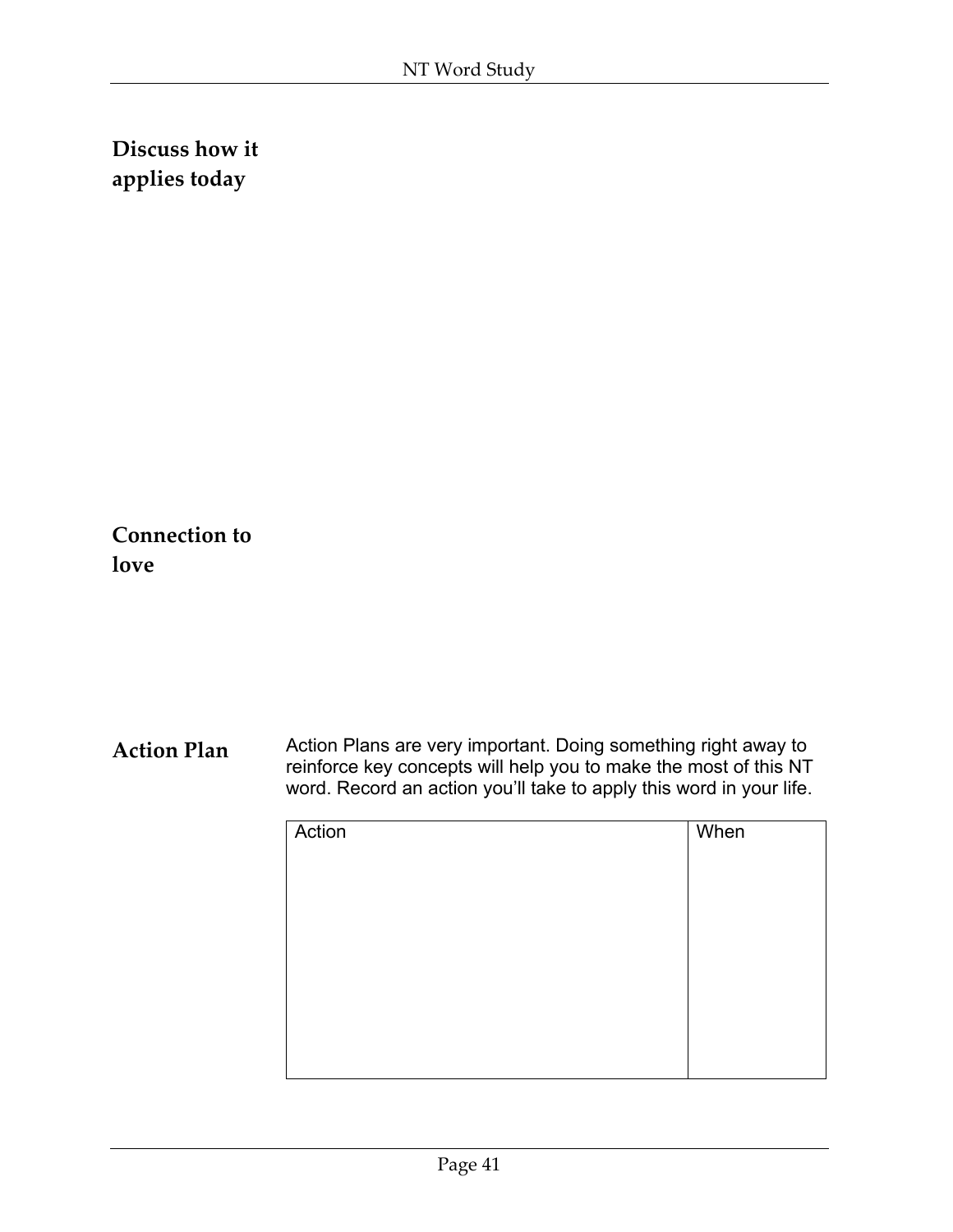# GRACE 13

#### **grace = charis (χα**ρ**ι**ς**)**

By the end of this section, participants will:

- ¾ Understand the meaning of *grace*
- $\triangleright$  Appreciate its NT usage
- $\triangleright$  Know how it applies to their lives

**Preparation** Read the following passages and write some thoughts:

- $\triangleright$  Luke 4:21-22 –
- ¾ Romans 4:4-5, 16–
- $\triangleright$  Romans 5:2 –
- $\triangleright$  Romans 12:6 –

Look up *grace* in Vine's Expository Dictionary and write some thoughts.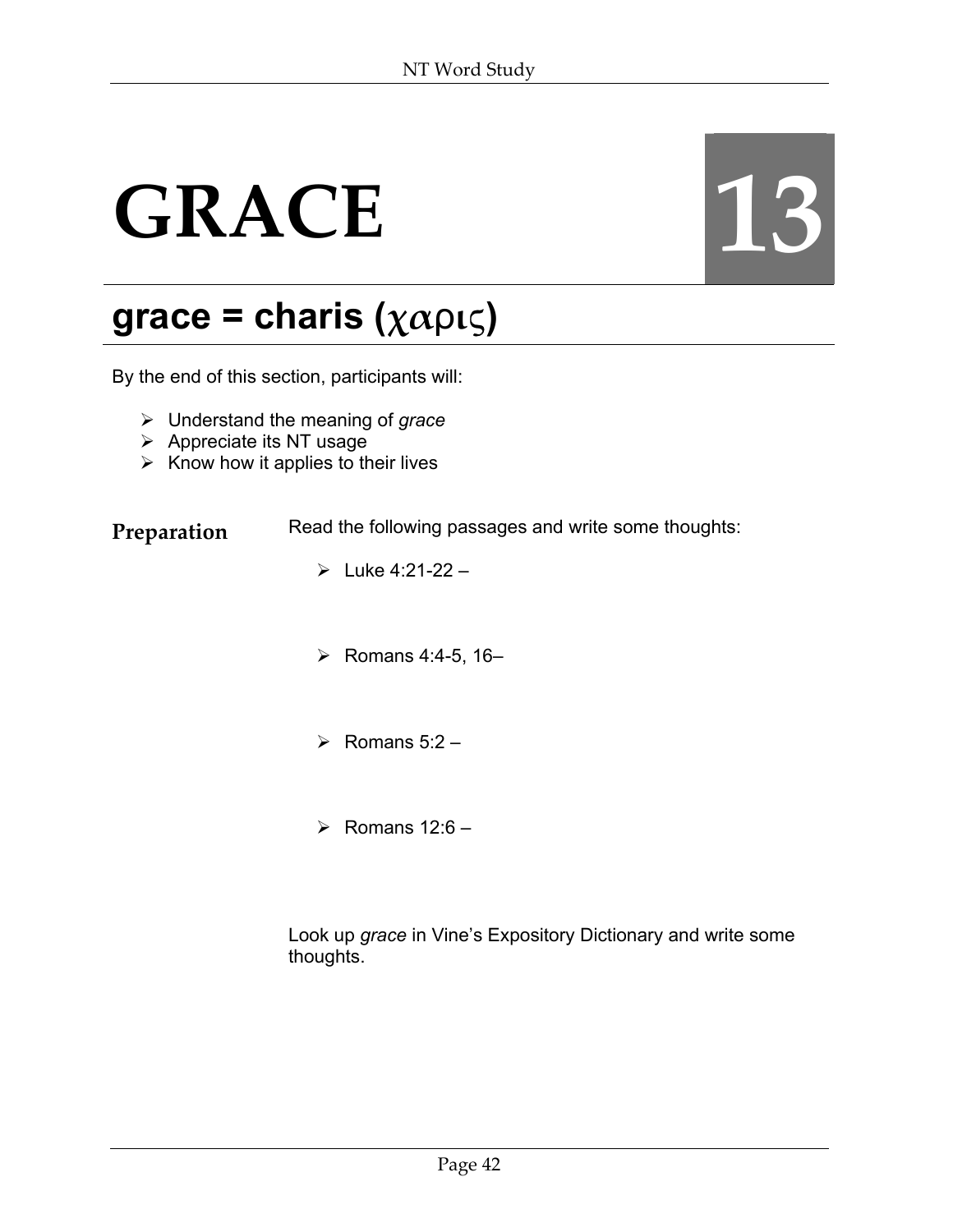**Consider NT usage**